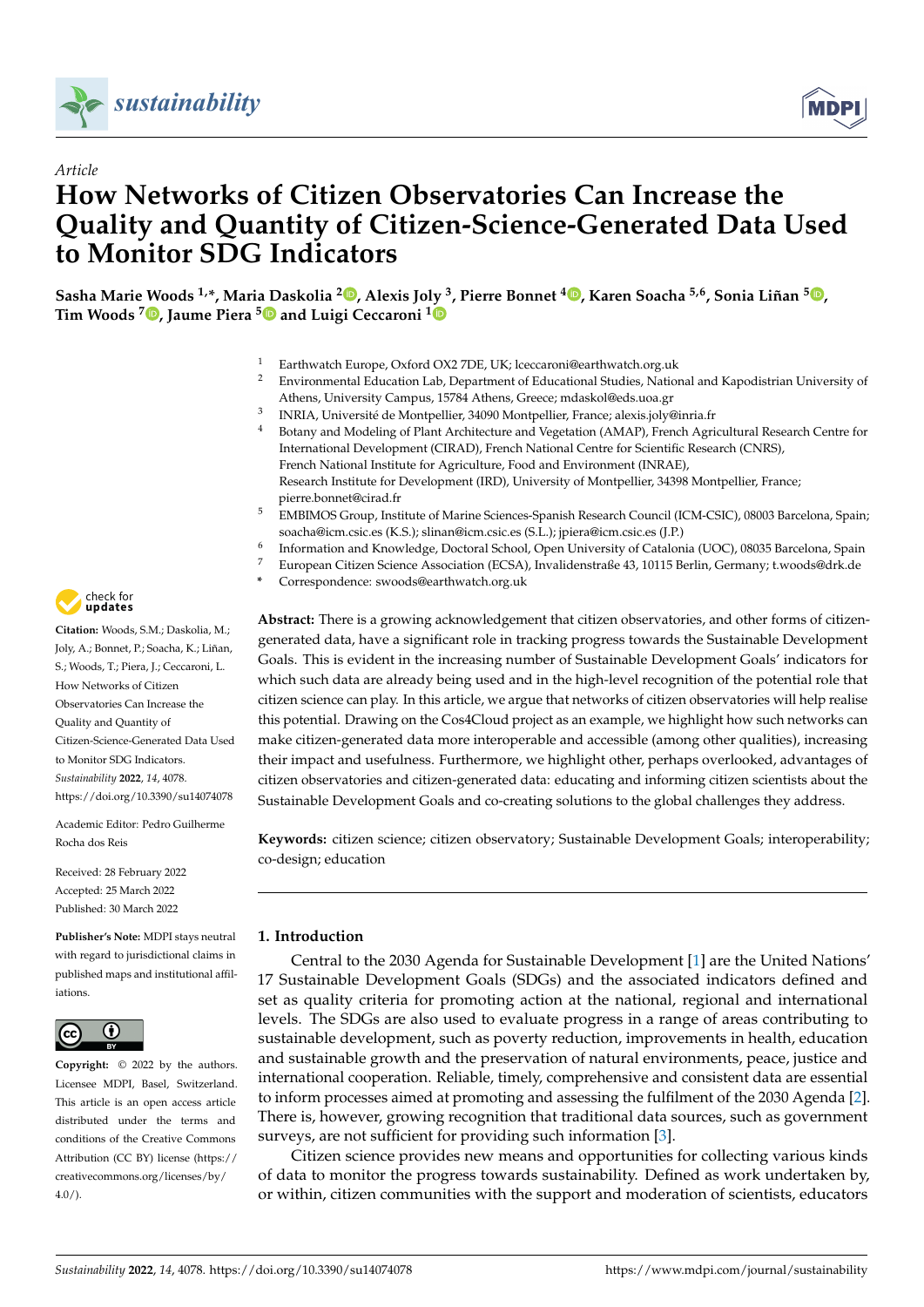and other community stakeholders, citizen science aims to advance science, foster scientific literacy and research competence, encourage democratic engagement and participation, and empower people to join the debate about complex current problems [\[4\]](#page-14-3). A growing body of evidence demonstrates that citizen science is particularly effective at contributing data to promoting and assessing specific SDGs and indicators. Some recent theoretical reviews [\[5\]](#page-15-0) and empirical studies of active citizen science projects [\[2,](#page-14-1)[6,](#page-15-1)[7\]](#page-15-2), studying citizen science's contribution towards the achievement of the SDGs, have identified several positive correlations.

A significant number of environmental citizen science initiatives and projects worldwide are "already contributing" or "could contribute" to one-third of the SDG indicators, e.g., by monitoring environmental quality (SDG 6, 13, 14 and 15), or health and wellbeing (SDG 3) [\[2\]](#page-14-1). Indeed, citizen science project coordinators show greater confidence in assessing the impacts of their projects by relating them to specific SDGs, or by attuning their methodology to the measurement of specific SDG indicators [\[8\]](#page-15-3). For example, the FreshWater Watch [\[9\]](#page-15-4) project, run by Earthwatch, contributes to the specific SDG indicator 6.3.2 "Proportion of bodies of water with good ambient water quality", with citizen scientists involved in the project measuring key indicators of their local water bodies' quality and uploading the data collected to a global platform. Governments are known to use this information to understand river water quality, while it also helps to fill data gaps to meet SDG 6 objectives [\[10\]](#page-15-5).

Besides engagement in data collection and policy-making, there are further collaboration channels through which citizen science can support the SDGs, including education and multi-stakeholder partnerships [\[5\]](#page-15-0). Indeed, education is an important field identified in Schleicher and Schmidt (2020)'s analysis of 130 German citizen science projects as to how they connect to the SDGs [\[7\]](#page-15-2). In the study by Moczek et al. [\[6\]](#page-15-1), "Quality education" (SDG 4) was among the top SDGs reported to be currently supported through the projects surveyed.

Nevertheless, citizen science has yet to reach its full potential as a set of non-traditional scientific procedures and sources of collective data and as a means for societal participation and empowerment to monitor global sustainability challenges [\[11\]](#page-15-6); cited as having "the potential to provide credible data to bridge the data gaps [ . . . ] and [ . . . ] enable the monitoring of SDG environmental indicators" [\[12\]](#page-15-7). Moreover, beyond collecting and analysing data through social participation, citizen science is perfectly positioned to boost education, partnership, and action for sustainability, through its collaborative nature and by enriching mainstream school-based activities and approaches. However, most of these goals have not yet been fully realised.

Supporting citizen science to increase the scope, quality and quantity of citizengenerated data available for SDG monitoring and reporting and to boost education, partnership, and collaborative action for sustainability can be achieved in several ways. One way is to demonstrate its impact on society, the environment and the economy, as the MICS (Measuring the Impact of Citizen Science) project [\[13\]](#page-15-8) does, through an online tool for impact assessment. A second way, which is the focus of this article, is by creating and supporting a network of citizen observatories through the development of services and associated measures, which is the main aim of Cos4Cloud (Co-designed citizen observatories for the EOS-Cloud), a European Horizon 2020 project [\[14\]](#page-15-9).

Citizen observatories are community-based environmental monitoring and information systems that invite individuals to collect and share observations mainly of an environmental content, often by mobile phones connected to the internet [\[15](#page-15-10)[,16\]](#page-15-11). They are characterised as including participation of citizens in environmental monitoring and governance, a bi-directional flow of data and information, "in situ" citizen-generated observations and the use of mobile and web technologies. However, citizen observatories face many challenges, such as the sustainability of citizen participation, the quality of the data generated with respect to the research questions addressed, the management of participation scalability and platform maintenance costs.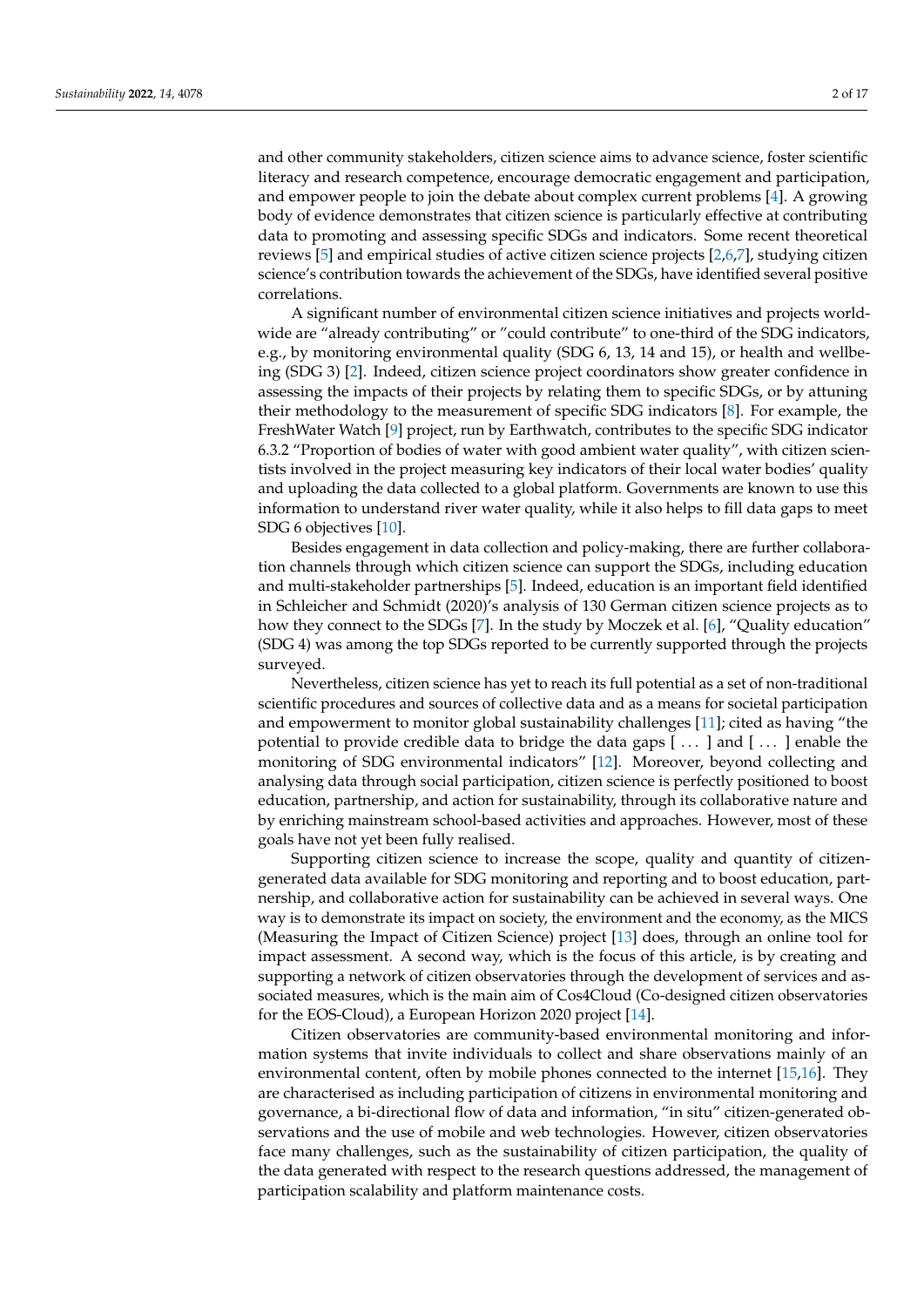The Cos4Cloud project is developing a range of technological services that will enable the networking of citizen observatories and help address many of the challenges they face. The Cos4Cloud vision is to boost citizen science through the support of citizen observatories by improving:

- data quality, by simplifying expert verification, or using AI to improve identification;
- data interoperability, by facilitating integration between data sets;
- data accessibility, by processing data so they can be more easily uploaded to the European Open Science Cloud [\[17\]](#page-15-12) ensuring open access;
- the sustainability and maintenance of citizen observatories, for example, through low-cost tools that can be used, adapted and replicated.

As Cos4Cloud partners, we argue here that networks of citizen observatories, meaning citizen observatories interacting, sharing and learning from and with each other and their communities of practice around common goals or interests, can aid citizen science in realising its full potential and contributing to SDG monitoring in three main ways:

- by capitalising on the interoperability of data, which will lead to larger, integrated and more useful data sets;
- by building on co-design approaches, involving and combining the citizens' and researchers' experience and expertise throughout the project's life cycle;
- by feeding and supporting the education and learning experience of building on, participating in and contributing to sustainable development and global citizenship (which is the focus of SDG 4.7, as well as a cross-cutting theme across all SDGs).

We do this, firstly, by explaining the methodology that underpins citizen observatories and how standard or new procedures can contribute to monitoring progress towards the SDGs. We discuss how networks of citizen observatories build on and enhance the progress made to date by individual citizen observatories and the limitations of this approach. Secondly, we demonstrate how projects such as Cos4Cloud can improve and support these efforts through interoperability, co-design and education, via three case studies: Pl@ntNet as a service to improve interoperability; co-design as a method to develop services, such as Cos4Bio, with the users (citizen observatories) in mind; and integration of citizen observatory technologies into environmental education. Finally, we discuss how these supported networks of citizen observatories, enhanced by the actions of Cos4Cloud, can be more effective at contributing to SDG monitoring, at a societal and political level.

# **2. Materials and Methods**

#### *2.1. Citizen Observatories: Opportunities to Support the SDGs*

Citizen observatories can contribute to monitoring progress towards many SDGs. As mentioned in Section [1,](#page-0-0) this focuses on their main function, namely engaging citizens in contributing to the generation and analysis of reliable, timely, comprehensive and consistent data, based on which progress towards SDGs can be measured. This is enabled through the direct involvement of citizen scientists in data collection and analysis in a range of scientific fields. Citizen observatory data involve environmental and nature observations on land use (e.g., LandSense) and biodiversity (e.g., iSpot, Pl@ntnet or Artportalen), up to astronomy observations leading to the classification of galaxies (e.g., Galaxy Zoo). Another method central to how citizen observatories' function is by building on citizens' collective intelligence, including the "information, experience and knowledge embodied within individuals and communities" [\[18\]](#page-15-13).

Despite worldwide political support for the development of citizen observatories, including by the European Commission, several reservations have been expressed about the reliability of data obtained via citizen-based observations compared to those obtained by professional researchers, and the lack of quality standards needed for informed decisionmaking and environmental governance. Indeed, there are studies demonstrating limitations in the scalability and reliability of data collected through citizen observatories [\[19\]](#page-15-14). Nevertheless, there is also evidence that the citizen-centred approach used by citizen observatories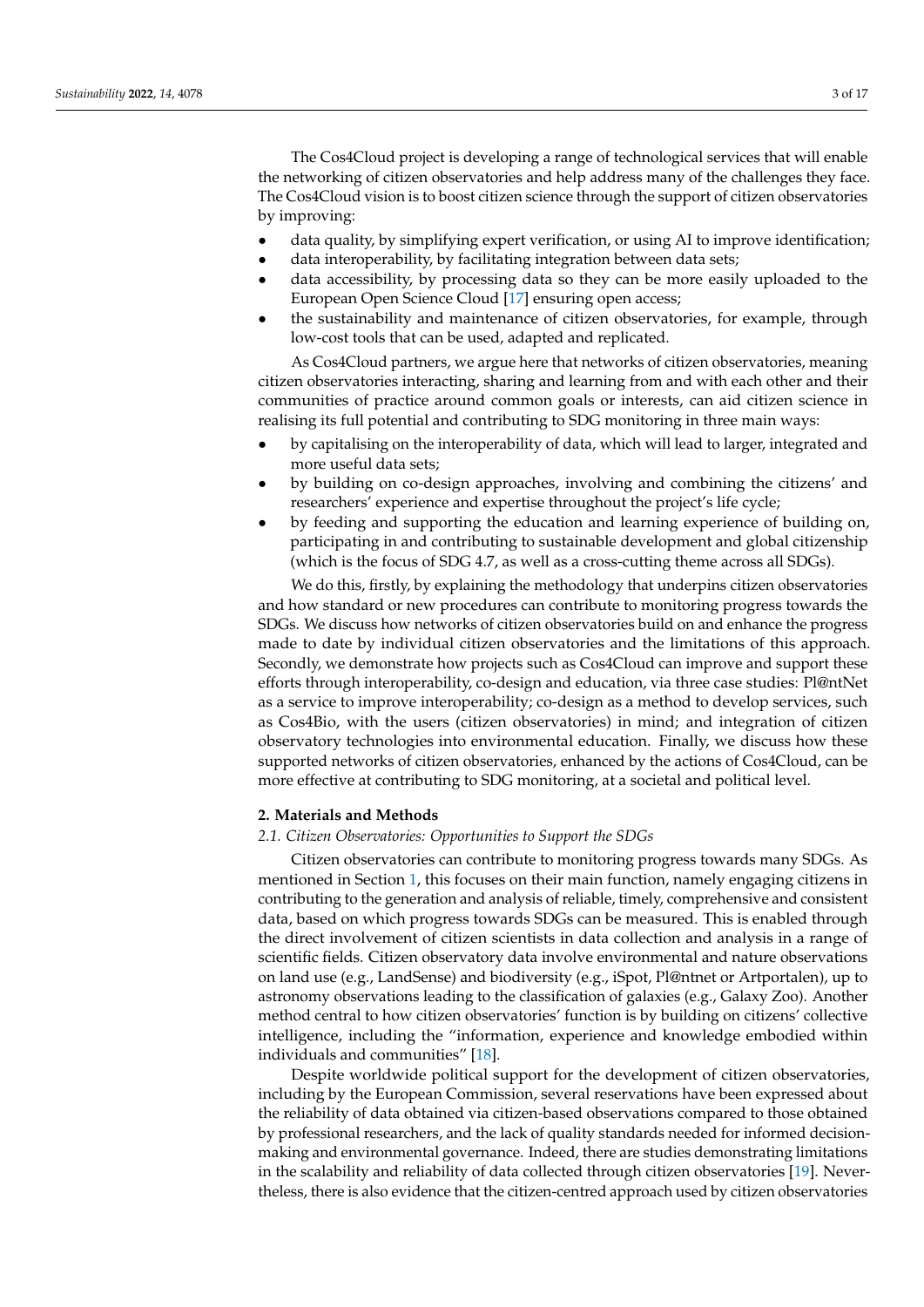appears to translate into sustained participation by participants, leading to the generation of better-quality data [\[20\]](#page-15-15). By providing data across vast geographical and temporal scales, citizen observatories can accumulate new, timely and comprehensive data.

An illustration of the ability and efficiency of citizen science to collect high-throughput and large-scale, research-grade data is the Global Biodiversity Information Facility (GBIF), a biodiversity network and data infrastructure. More than 87% of the data entries published on the GBIF platform since 2019 consist of citizen science data, compared to an average of 51% of occurrences coming from citizens before 2019. This source has great potential for addressing some of the data gaps on biodiversity and ecosystem health [\[11\]](#page-15-6).

#### *2.2. Limitations of the Citizen Observatory Method*

Although some citizen observatories can disseminate their data widely through international platforms such as GBIF, these represent only a small fraction of all the citizen observatories worldwide. Most encounter a range of technical, financial and administrative difficulties that prevent them from contributing their citizen-generated data to such high-level aggregation platforms. These challenges include: (i) a lack of pathways to make their data and information available; (ii) a lack of connections, mutualisation and synchronisation between different citizen observatories, meaning that data sets remain largely fragmented or overlapping; (iii) greater difficulty in identifying gaps in data coverage, because data sets are not connected; and (iv) a lack of expertise or resources to deploy new technologies efficiently, such as artificial intelligence (AI) and big data analytics.

These barriers limit the use of citizen observatory data, for example, when establishing global regulations. As a consequence, the available data for high-level monitoring and decision-making are strongly biased towards particular regions, taxonomic groups and acquisition protocols; the latter being a methodology for structured data collection, designed to enable robust statistical analysis in relation to the research question being addressed. This is even worse for scientific fields other than biodiversity (e.g., air quality, water quality, noise pollution), most of which lack a single platform or infrastructure recognised globally as the central repository for environmental data.

#### *2.3. The Cos4Cloud Methodology for Improving Citizen Observatory Networks*

More significant interaction among citizen observatories could improve the usefulness of their data, and increase the scale and impact of their contribution to monitoring the SDGs. Cos4Cloud is one of the first initiatives to address the challenges faced by citizen observatories by facilitating citizen observatory networking through interoperability, codesign and education.

Many citizen observatories collect data to feed the monitoring of the SDGs directly or indirectly. Cos4Cloud works with nine such observatories, some of which feed into SDG monitoring directly (such as the previously mentioned FreshWater Watch, which contributes to SDG indicator 6.3.2 "Proportion of bodies of water with good ambient water quality") and some of which feed into SDG monitoring indirectly (such as Odour Collect, a citizen observatory developed to empower citizens to tackle odour pollution and thus contribute to SDG 3.9.1 "Mortality rate attributed to household and ambient air pollution").

The Cos4Cloud project is developing a suite of technological tools and services to support and strengthen networking between these different citizen observatories. A full description of each service is available on the project's website [\[14\]](#page-15-9). Once ready (in 2023), these will be uploaded to the European Open Science Cloud (EOSC) as modules, so that any citizen science observatory can select and install the services it needs to improve its functionalities. In this way, Cos4Cloud reflects Europe's need for better connections between the disparate infrastructures developed for different citizen observatories, such as their data storage and data-sharing mechanisms.

Cos4Cloud will act as a minimum viable ecosystem (MVE) for citizen observatories. The MVE, a methodology that aims to co-design and co-develop an ecosystem of actors for citizen observatories proposed by Cos4Cloud, consists of co-designed and prototyped ser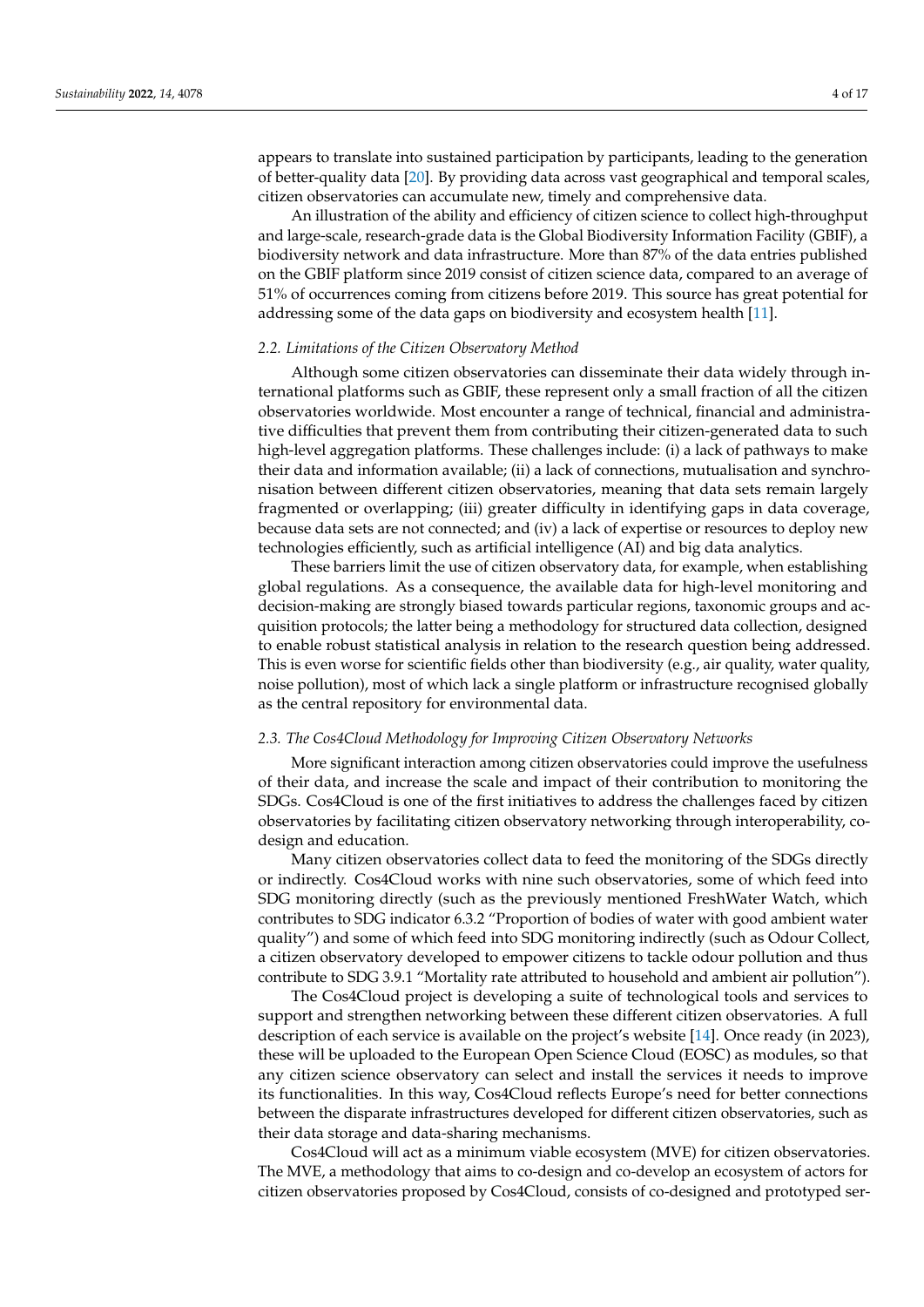vices to face citizen observatories' challenges. A key aspect is to ensure that the interactions among the different components have a synergic benefit for all participating stakeholders. As shown in [Fig](#page-4-0)ure 1, there are three main components of the MVE for COs: CO-portals, experts' portals, and AI-based automatic-validation tools. The interaction and feedback among them (coloured arrows) improve the associated services and data quality.

<span id="page-4-0"></span>

generate a collaborative validation from the inputs of other participants and suggestions provided by erate a collaborative validation from the inputs of other participants and suggestions provided by AI-based automatic-validation tools (2). Community-validated observations (3) are integrated into  $\Delta E$  and automatic-validation tools  $\langle z \rangle$ . Community-validated observations (3) are integrated in different experts' portals (4), providing a higher level of validation (5). The expert validations provide feedback and can be grouped into different reference sets (6) that can be used as complementary highquality training sets (7) to improve the classification capabilities of the AI-based automatic-validation tools (which in turn will provide better recommendations for future collaborative validations in each CO) generating high-quality data in global repositories (8). Figure 1. The Cos4Cloud MVE. Starting from a raw observation (1), citizen observatory portals

Thus, the main contribution of Cos4Cloud to SDG monitoring is via networking: Thus, the main contribution of Cos4Cloud to SDG monitoring is via networking: strengthening, enriching and multiplying the work offered by each citizen observatory strengthening, enriching and multiplying the work offered by each citizen observatory alone. This networking will be enabled by: (1) improved interoperability; (2) the use of co-design; and (3) education and learning for sustainable development. These three elements are discussed as case studies in the following section, where we explore how individual citizen observatories are being supported by the technologies developed in the Cos4Cloud project.

#### **3. Results**

## *3.1. How Cos4Cloud Improves Interoperability: AI-Based Plant Identification through Pl@ntNet*

Pl@ntnet [\[21\]](#page-15-16) is a citizen observatory that relies on AI technologies to help people identify plants with their smartphones. It is one of the largest biodiversity observatories in the world, with several million contributors in over 200 countries.

The general workflow of Pl@ntNet is shown in Figure [2](#page-5-0) and consists of three main components and processes: the Pl@ntNet app, enriching the database and exploiting the database.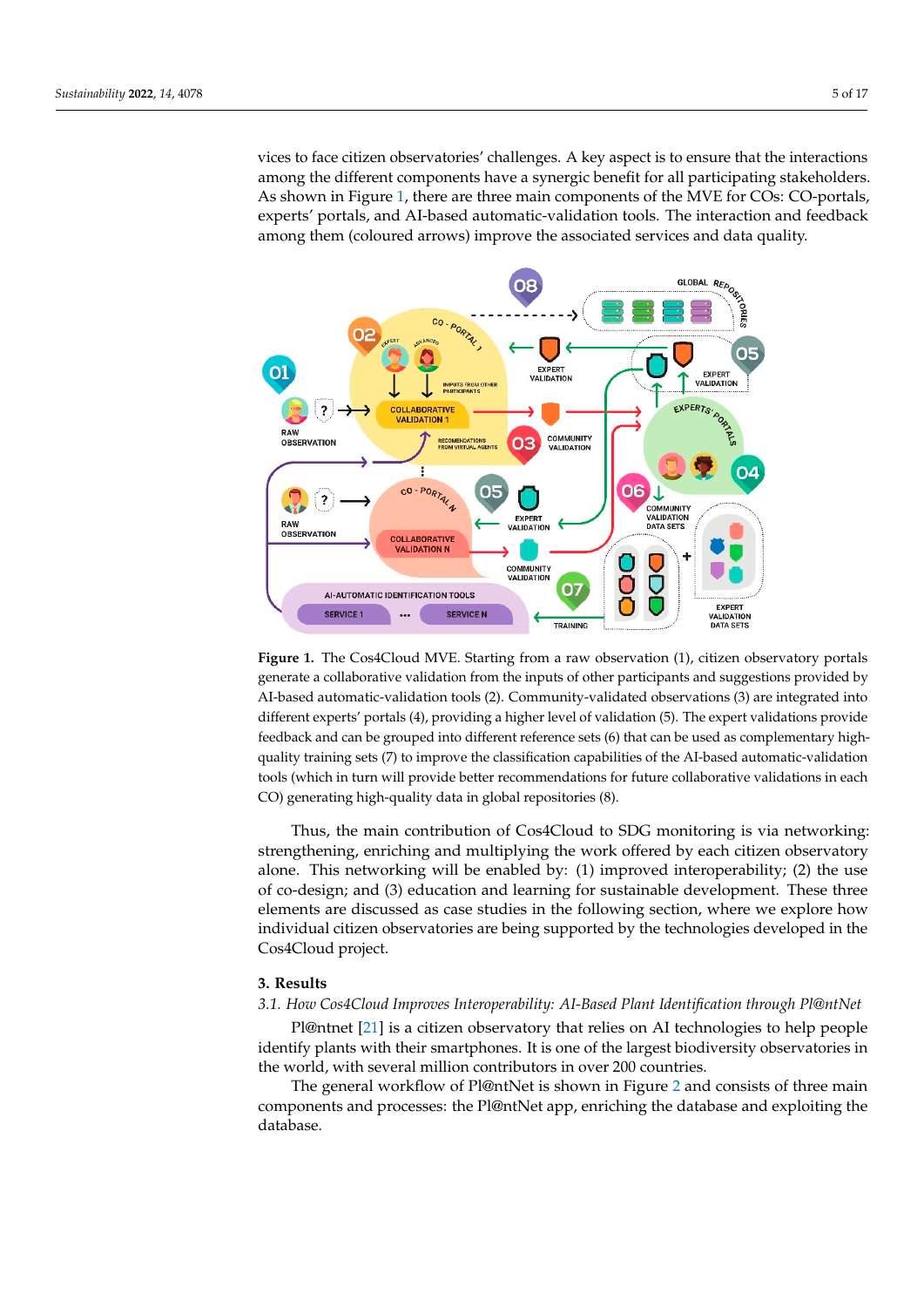database.<br>Adama

<span id="page-5-0"></span>

**Figure 2.** General pipeline of the Pl@ntNet citizen observatory and its three main components and **Figure 2.** General pipeline of the Pl@ntNet citizen observatory and its three main components and processes [22]. processes [\[22\]](#page-15-17).

**Pl@ntNet app**: The primary component consists of a plant-recognition application **Pl@ntNet app**: The primary component consists of a plant-recognition application for smartphones that allows anyone to take a picture of a plant and send it to a server for for smartphones that allows anyone to take a picture of a plant and send it to a server for recognition, performed by a convolutional neural network [\[23\]](#page-15-18). Pictures should be centred on individual specimens, avoiding strong contrast, as well as the presence of visual noise (such as fingers or any manufactured objects). The user is returned with a list of candidate (such as fingers or any manufactured objects). The user is returned with a list of candidate species associated with a confidence score and an adapted illustrative picture enabling the species associated with a confidence score and an adapted illustrative picture enabling the user to vandate a species and share the observation. user to validate a species and share the observation.

**Enriching the database**: This process aims to improve the observations collected by *Enriching the care of the original conditions* were shared in 2020) cannot be carried out by expert botanists alone and, therefore, various were shared in 2020) cannot be carried out by expert botanists alone and, therefore, various<br>crowdsourcing mechanisms are used: the main one integrated within the app itself. In all ous crowdsourcing mechanisms are used: the main one integrated within the app itself. views of the application, the users can enrich an observation, either by proposing a new From or the application, the users can enrich an observation, either by proposing a net the app users. The annotation of the vast volume of data (over four million observations

**Exploitation of the database**: In this step, the enriched dataset is (i) used to enhance **Exploitation of the database**: In this step, the enriched dataset is (i) used to enhance the model by re-training it on a larger and more complete dataset, and (ii) made available for the needs of stakeholders, including both personal (88%) and professional (12%) users.

Pl@ntNet directly contributes to monitoring progress towards several SDG indicators. Broadly, Pl@ntNet contributes to SDG 15 "Life on Land", supporting the identification of new species. When an image of a species which is not yet illustrated in Pl@ntNet is submitted, the AI plant identification model usually provides a "no result" message to the citizen scientist. The citizen scientist can then share their plant observation without any species name. In this instance, more experienced botanists would have to suggest the most probable plant species name visible on the image, which would then need to be validated by the users' network community. This mechanism has thus allowed for the expansion of 800 plant species illustrated in the first version of the Pl@ntNet mobile app (launched in February 2013), to more than 38,000 plant species in the actual version and more specifically, within SDG 2 "Zero Hunger", Pl@ntNet contributes to the indicators 2.3 and 2.4, which are related to improving agricultural productivity and sustainable food production systems, respectively, through its use by professional agrarian bodies.

The primary added value of the Cos4Cloud project over the base Pl@ntNet workflow is to enable its interoperability with (i) other citizen observatories and networks, (ii) third-party applications developed by industrial, academic or associative actors, and (iii) networks of experts and scientists. In this regard, we highlight hereafter two main achievements.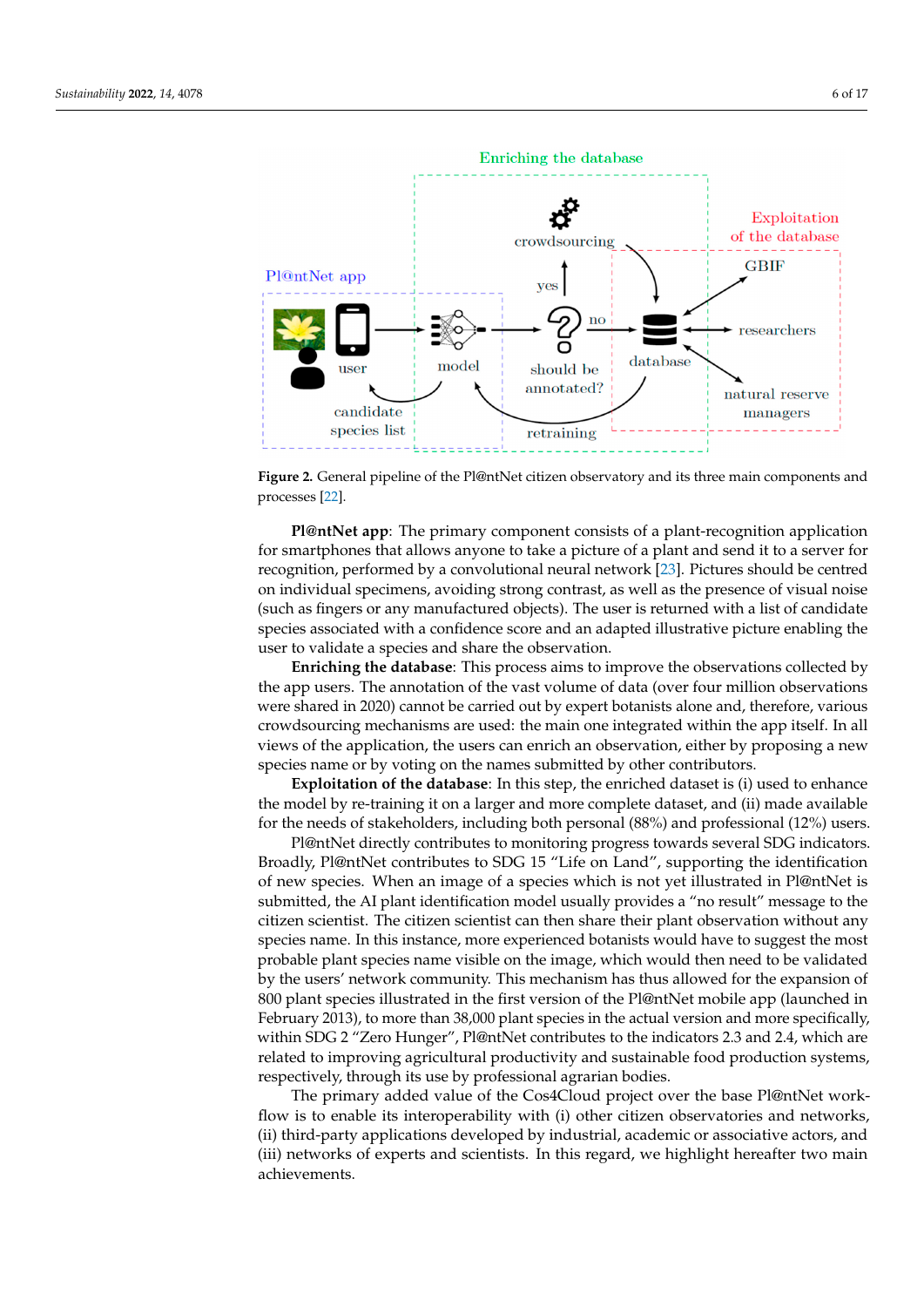## 3.1.1. Pl@ntNet Identification as a Service

In the context of Cos4Cloud, Pl@ntNet is developing a RESTful JSON-based application programming interface (API), a software interface dedicated to offering a service to other software, allowing the integration of Pl@ntNet's visual identification engine in third-party applications. The web service [\[24\]](#page-15-19) is co-designed and developed through the collaborative effort of the Pl@ntNet team and the end users of the service, while the API allows interoperability among the systems which use it. In this way, an application for monitoring the biodiversity of a region can, therefore, use this image-based plant identification service, complete the taxonomical/ecological information disseminated to its users thanks to the data provided by GBIF or Encyclopedia of Life (EOL) on the species determined, and enrich the knowledge of the species concerned by sharing these occurrences on the country's national biodiversity data aggregation portal.

As illustrated in Table [1,](#page-7-0) the service offers a diversity of key features facilitating its integration in a wide variety of contexts. The regularly updated and enriched identification model ensures continuous development and improvement of the Pl@ntNet API. If the service does not exhaustively cover the plant diversity of interest to a user at the time of the integration, the user can use the service knowing that it might be able to cover the species of interest in a future update. The automated rejection of inappropriate content also facilitates interoperability, normalising and standardising the quality of shared data and providing assurance to application developers that their users will not be able to share inappropriate content within their systems or with other platforms.

| Functionality                                   | Description                                                                                                                                                                                   | <b>Added Value</b>                                                                                                                                          | Example                                                                                                                                                                                                                                                                  |
|-------------------------------------------------|-----------------------------------------------------------------------------------------------------------------------------------------------------------------------------------------------|-------------------------------------------------------------------------------------------------------------------------------------------------------------|--------------------------------------------------------------------------------------------------------------------------------------------------------------------------------------------------------------------------------------------------------------------------|
| Set-valued species<br>classification            | The service returns a list of species<br>corresponding to the query, each<br>associated with a probability output by<br>the deep learning model.                                              | The probability output allows<br>for better quality control in<br>the downstream applications<br>provided to end users.                                     | An application may suggest to<br>its end users to re-submit a<br>better-quality photo if the<br>confidence score returned for<br>identification is too low. If the<br>confidence score is very high,<br>it can automatically record the<br>observation for the end user. |
| Flora selection<br>(optional)                   | This option allows the returned species<br>to be filtered according to a given flora<br>(among 41 possible floras at the time of<br>writing).                                                 | The identification quality is<br>improved, and the service can<br>be more easily customised for<br>specific use cases.                                      | An application will not<br>display a visually similar<br>species for a given<br>identification request (of the<br>same genus, for example) if<br>the species is not within the<br>selected flora.                                                                        |
| Similarity search                               | For each recognised species, the service<br>returns the closest pictures to the query<br>in the Pl@ntNet database.                                                                            | This allows better quality<br>control of the identification by<br>the end user. It also provides<br>access to Pl@ntNet images to<br>illustrate the species. | Application developers do not<br>have to manage visual data to<br>illustrate the identified species<br>and can benefit from the data<br>shared by Pl@ntNet.                                                                                                              |
| Multi-images and<br>multi-organ<br>observations | Several pictures of the same individual<br>plant can be provided as input of the<br>service (particularly photos of the<br>different organs, including the flower,<br>the fruit or the leaf). | The identification quality is<br>improved, and the service can<br>be more easily customised for<br>specific use cases.                                      | A biodiversity monitoring app<br>can be used whatever the<br>season or the phenological<br>stage of the plant.                                                                                                                                                           |

**Table 1.** Pl@ntNet features facilitating interoperability and integration.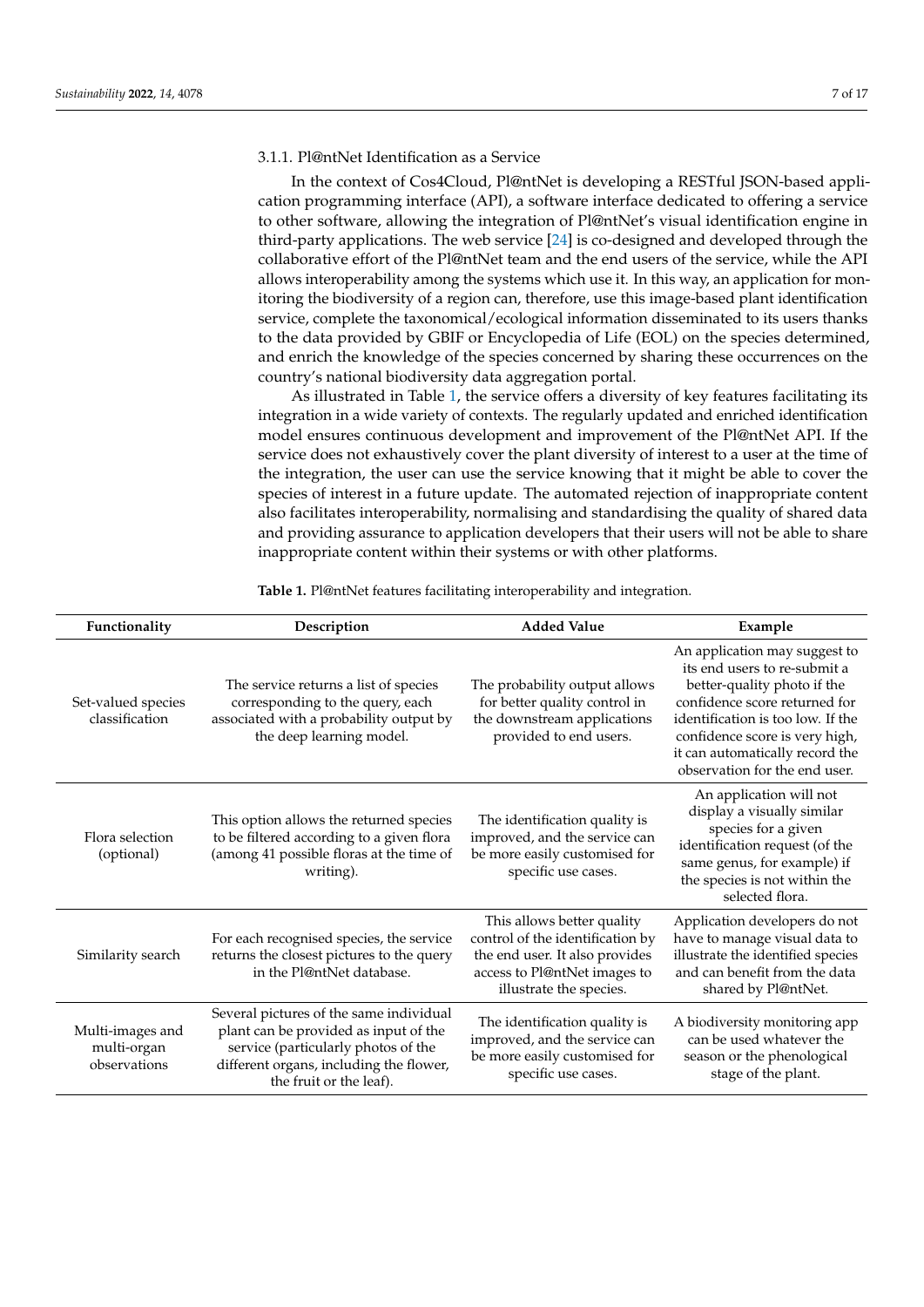| <b>Key Features</b>                                       | Description                                                                                                                                                                                | <b>Added Value</b>                                                                                                                             | Example                                                                                                                                                                                                         |
|-----------------------------------------------------------|--------------------------------------------------------------------------------------------------------------------------------------------------------------------------------------------|------------------------------------------------------------------------------------------------------------------------------------------------|-----------------------------------------------------------------------------------------------------------------------------------------------------------------------------------------------------------------|
| Regularly updated<br>and enriched<br>identification model | Pl@ntNet's AI model used for the<br>identification service is regularly<br>updated based on the collaboratively<br>revised Pl@ntNet database and<br>research progress.                     | The identification quality is<br>regularly improved, and the<br>number of recognised species<br>increases.                                     | Newly identified species are<br>rapidly recognisable by other<br>users                                                                                                                                          |
| Automated rejection<br>of inappropriate<br>content        | Any picture of non-plant entities is<br>automatically tagged as "Reject".                                                                                                                  | Inappropriate content can be<br>filtered before it enters the<br>data flow of the downstream<br>applications (database, app<br>screens, etc.). | This feature facilitates the<br>integration of the service into<br>educational applications,<br>ensuring the identification of<br>only visual plant data.                                                       |
| API dashboard and<br>documentation                        | The website my.plantnet.org provides<br>rich documentation of the service as<br>well as a dashboard allowing the users<br>to follow its usage of the service.                              | Developers can easily<br>integrate the service into<br>downstream applications and<br>monitor their usage.                                     | An application using this<br>service can monitor its<br>consumption of the service in<br>terms of number of queries<br>per day, week, month, etc.                                                               |
| <b>Quality of Service</b>                                 | Description                                                                                                                                                                                | <b>Added Value</b>                                                                                                                             | Example                                                                                                                                                                                                         |
| Non-regression tests<br>of the identification<br>quality  | The quality of the identification is<br>measured on several benchmarks<br>before each model's update.                                                                                      | The user has the guarantee<br>that the identification quality<br>is not degrading.                                                             | An application using this<br>service can enrich the amount<br>of information on each new<br>identifiable species, these<br>species being always<br>identifiable in future versions<br>of the recognition model. |
| Quality of service<br>monitoring                          | The quality of service is monitored<br>continuously based on several criteria<br>(status, response time and scalability)<br>and an alert system allows the<br>developers to react quickly. | Service downtime is limited.                                                                                                                   | An application using this<br>service can use it at any time.                                                                                                                                                    |
| Secured access with<br>an API key                         | The use of the service requires a token<br>provided at account creation (with<br>email validation).                                                                                        | This highly limits the risk of<br>attacks.                                                                                                     | This limits the risk of denial of<br>service attacks.                                                                                                                                                           |
| Scalability                                               | Pl@ntNet's infrastructure and data<br>management software are highly<br>scalable.                                                                                                          | Developers of downstream<br>applications do not have to<br>manage the workload<br>themselves.                                                  | A third-party application can<br>have a peak in usage or a<br>large increase in users without<br>causing the service to slow<br>down.                                                                           |

<span id="page-7-0"></span>**Table 1.** *Cont.*

At the time of publication, 5000 end users have created an account to use the Pl@ntNet identification API, with an average of 500 identification queries per account. As indicated, thanks to the interoperability of the API, the service can be used in a variety of contexts, many of which support the work of citizen observatories.

Bineo Consulting, a partner in the Cos4Cloud project, is one such user. Bineo is a developer of web technologies for biodiversity monitoring, including Natusfera: a citizen observatory adapted from iNaturalist. Within the framework of biodiversity portals, Bineo Consulting uses the Pl@ntNet identification API to facilitate a review of the quality of observations shared on these portals. Users of these portals can, therefore, validate the data produced more efficiently, accelerating the use of these data in different contexts, both regulatory and educational. During 2020–2022, Bineo Consulting has requested 50,000 identifications on this service.

Tela Botanica, a network of 50,000 French-speaking botanists, aims to promote the exchange of information, and produce open data for the benefit of all botanists, from amateurs to professionals. This non-governmental organisation has been developing an information portal on French flora for over 20 years. It offers a personal observation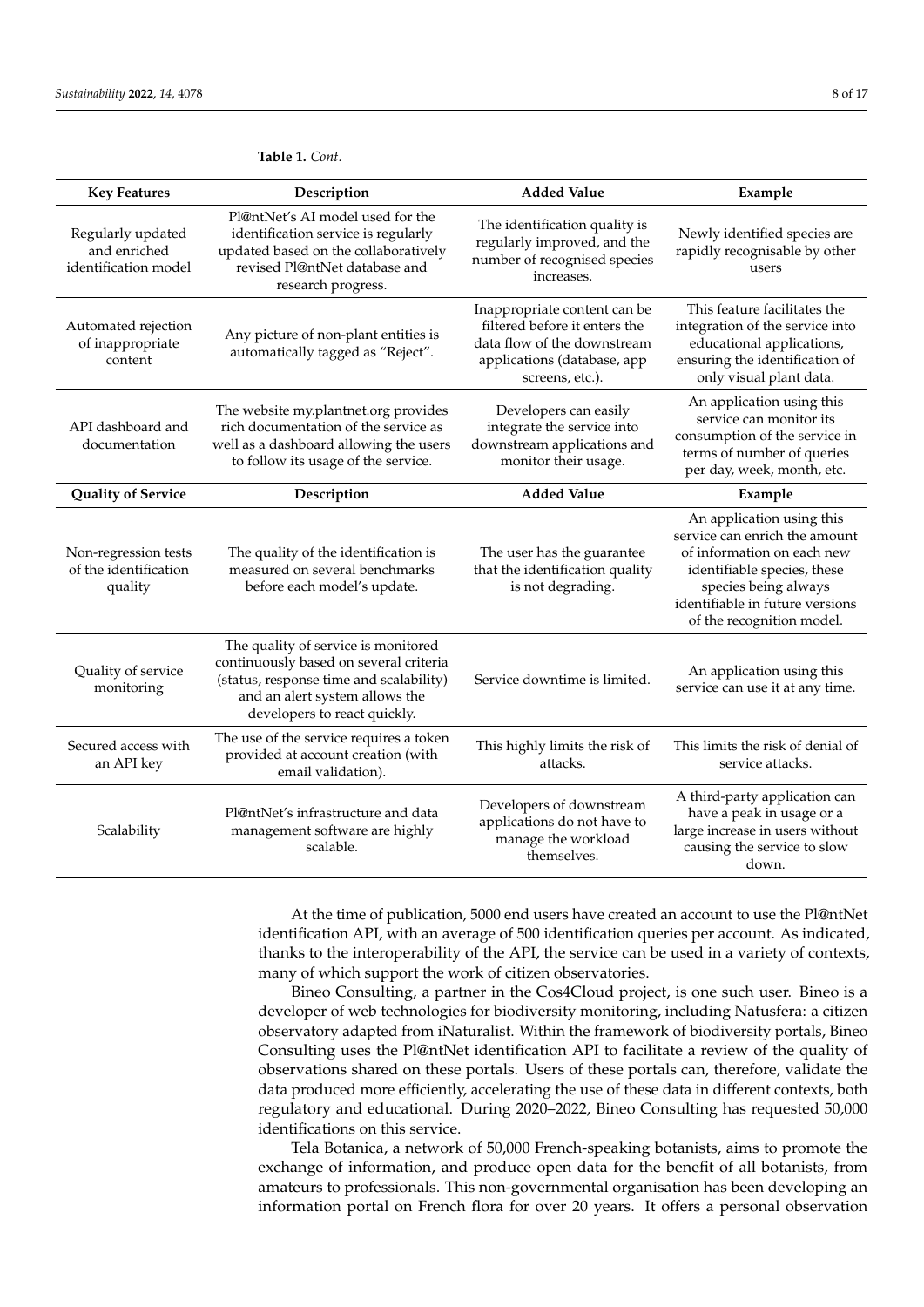manager, "le Carnet en Ligne" (the Online Book), which allows its members to produce and share botanical observations. Through the interoperability of this web software with the Pl@ntNet identification API, users can benefit from identification assistance, which enables them to compare their initial identification with the one proposed by Pl@ntNet.

#### 3.1.2. Pl@ntNet Research-Grade Data

As part of Cos4Cloud, Pl@ntNet has developed a pipeline for filtering and sharing *research-grade* Pl@ntNet data. These *research-grade* observations are shared in two main ways: (i) through the GBIF platform [\[25\]](#page-15-20), a platform of free and open access biodiversity data, and (ii) through a web service within Pl@ntNet API. The pipeline to filter the data consists of five key steps.

Firstly, AI-based rejection of inappropriate content is carried out, where any picture of non-plant entities is automatically rejected. Secondly, AI-based rejection of house plants and captive plants of the gardens removes species that are not part of the GBIF spectrum of interest, which focuses on the spontaneous biodiversity of natural or semi-natural environments. Thirdly, there is AI-based quality control of species names, where only observations with a confidence score above 90% according to the most recent Pl@ntNet's identification model are shared, except for observations revised by the community, which is the fourth step. Here, community-based quality control of species names ensures that observations revised by the community are shared only if their identification reaches a sufficient degree of confidence. The confidence score is computed according to a weighted majority voting algorithm, where the weight of each member mostly depends on the number of species he has observed in the Pl@ntNet database. In this way, the validation of a plant observation is based on both the evaluation of the image quality and the species identification. The scientific name of a species can only be validated if (i) the name suggested by the citizen scientist is registered in one of the taxonomic reference lists provided by the Pl@ntNet data providers (for example, Kew Gardens); and (ii) scientists with a high confidence score on their user profile validate the initial determination proposal of the citizen scientist. Finally, location-based quality control of species names ensures that observations are only shared when the species name matches the most trusted checklist for the country/region where the observation was recorded.

The monitoring of Pl@ntNet observations shared with GBIF allows experts who analyse these data on the GBIF platform to directly access all the information related to each observation on the Pl@ntNet website. This continuous back and forth, made possible by the interoperability of the two platforms, encourages case-by-case exchanges between data producers and analysts. Thus, thanks to this pipeline and improved interoperability between the Pl@ntNet citizen observatory and GBIF via Cos4Cloud technology, 11 million research-grade Pl@ntNet observations have been shared within GBIF. Through the GBIF literature tracking programme, it is possible to query the published research articles using Pl@ntNet research-grade data (154 articles at the time of publication). Thus, while Pl@ntNet itself does not provide interpretations on environmental pollution, sustainability or climate change based on the types of plants growing in an area, the data collected contribute to such predictions, as evidenced by the literature utilising these data impacting a number of SDGs, including: new approaches for biodiversity conservation and restoration (SDG 15), new approaches for invasive species prediction and risk assessment (SDG 15, 2.3 and 2.4), new approaches for sustainable agriculture and landscape management (SDGs 2.3 and 2.4), new modelling approaches of the impact of global change on vegetation (SDGs 13 and 15).

Pl@ntNet users are encouraged to produce and share observations of interest for biodiversity studies thanks to ongoing collaboration with many local and national NGOs and research organisations with which Pl@ntNet partners. These actors, who promote a better understanding and protection of biodiversity, encourage the networks of users they train to implement good practices for identification, and also to contribute to less known and more interesting species for scientific purposes. This encouragement is formulated both in the communication materials that they distribute and during face-to-face training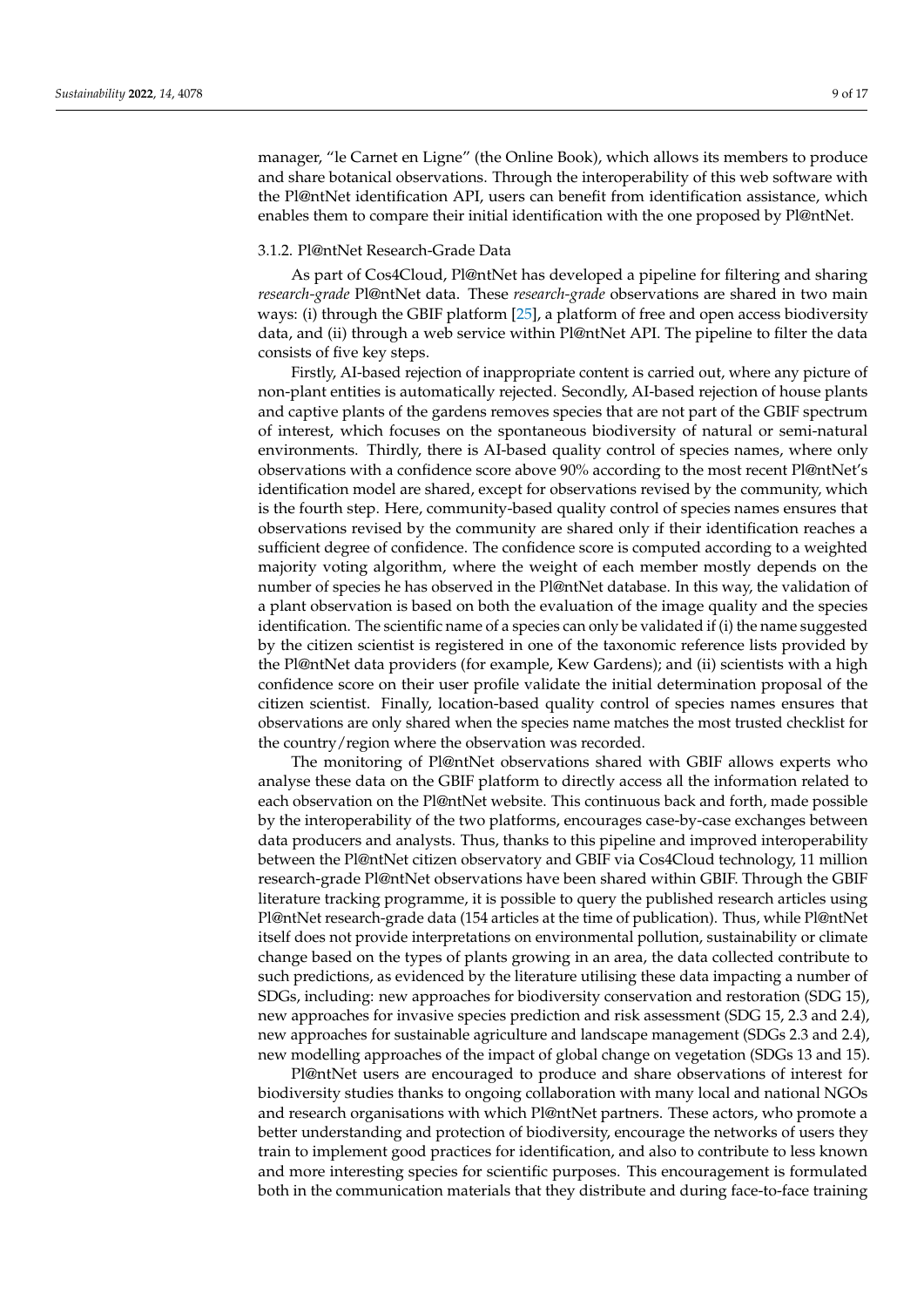sessions. Indeed, face-to-face discussions are integral to the Cos4Cloud methodology for co-design, described in the following case study 3.2. How Cos4Cloud's co-design methodology supports citizen observatories.

Co-design is a collaborative strategy for developing solutions to problems that involve different types of actors [\[26\]](#page-15-21). Collaborative work and collective intelligence, together with co-creation, participatory design and design thinking, came together to create a set of tools that support the development of specialised services of Cos4Cloud.

These tools were implemented through a process that begins with the need to understand each observatory's technological and social conditions, that is, its context and the user community, in order for the challenges to be solved. It continued with the definition of the needs and expectations of the community involved, the ideation of possible solutions, the prototyping of the idea with its multiple adjustment cycles and, finally, testing that helped validate the prototype. This approach considers users as "experts" of their own experience, and their needs and concerns are central to the design process. In Cos4Cloud, users are understood from two perspectives: the citizen observatories themselves and the user communities. This does not mean that the perspectives are artificially separated; on the contrary, their combination allows for a greater understanding of the complexity of the technological ecosystem of the observatories.

Co-design, as a methodological process that guided the construction of services, in the context of Cos4Cloud, had two main roles: firstly, to take into account the diversity and level of involvement of the end users; and, secondly, to facilitate the networking among citizen observatory communities. The co-design of the observatories scaled or increased the capacity of the services to respond to the socio-technological challenges that the observatories faced. This co-design approach was based on three main axes: (1) the integration of the communities of each observatory; (2) the connection of challenges; and (3) the co-creation of solutions from the perspective of interoperability.

**Integration of the communities**: The diversity of geographic scales in which citizen science observatories operate, added to their possible thematic approaches or the particularities of the project they support, makes these platforms work in some cases as silos, both at the community and data management levels. Additionally, the governance schemes of the observatories are not regularly visible, and therefore it is not clear how decision-making and possible collaboration between observatories and their respective communities operate.

By integrating the nine observatories, Cos4Cloud took advantage of the power of networking, in addition to co-design, to create a community of co-design. This made it possible to interact with user communities from various regions of Europe and Colombia dedicated to environmental and biodiversity monitoring to gain a more comprehensive understanding of the context of the required technological services and their needs.

During the co-design process, collaborative workshops were held that collected user stories, identified needs, prioritised requirements and mapped the expectations of the observatory communities, promoting potential future collaboration between them.

**Connection of challenges**: Both citizen science and the technological platforms that support the management of their data are the subject of relatively recent studies. The communities that participate in this platform (end users, managers, developers, researchers and community managers) and those dedicated to studying them are in an initial process of understanding the socio-technological challenges they face. The governance of data and infrastructure, the diversity of technologies based on the platform needs, and the multiplicity of user profiles and thematic areas of application, from health to astronomy, are some of the variables to be considered.

To achieve a greater understanding of these challenges from the reality of multiple observatories, the Cos4Cloud co-design was approached by an interdisciplinary team that managed to connect the dimensions of education, technology, communication, engagement and governance.

**Co-creation of solutions**: Each observatory has been developed with its own set of technologies. This technological diversity, added to the lack of categorisation and data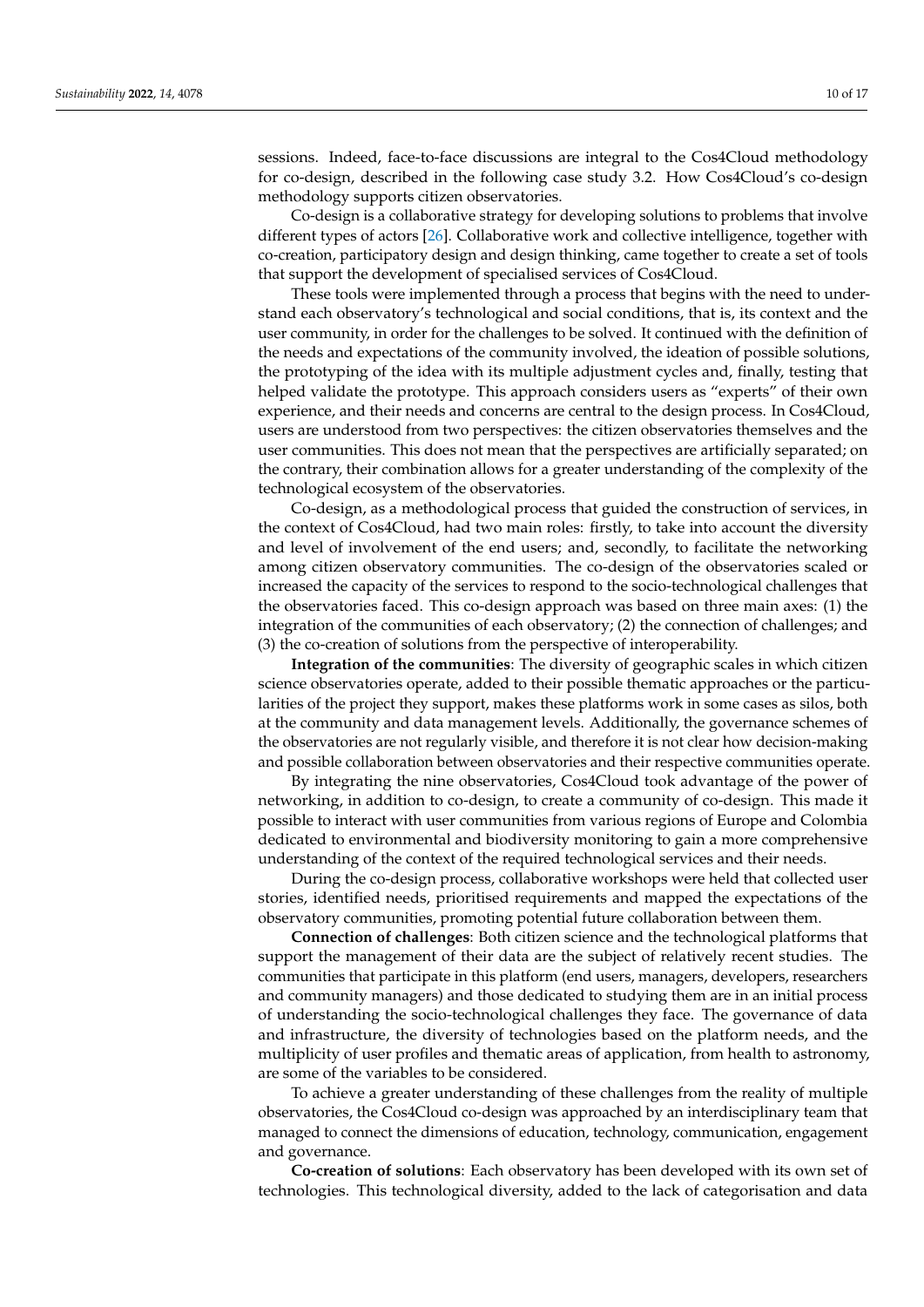transfer standards, made it even more challenging to design technological services useful for the global community of citizen science observatories. To address this challenge, the technical teams from each of the nine observatories joined in a single working group that, hand in hand with the co-design community, co-created and tested multiple technological solutions.

As a result, the services are co-designed considering interoperability principles and multiple technological scenarios; they integrate the principles of FAIR data, prioritise the openness and reproducibility of services through open licences, and are created with the user in mind. One such service is Cos4Bio [\[27\]](#page-15-22), whose main mission is to create an ecosystem that experts in biodiversity related to citizen science can use to carry out searches and downloads quickly and in a standardised way, generating data sets from different sources of information, such as citizen observatories. Through co-design workshops, experts expressed a need for biodiversity data to be searchable by location as well as species—feedback that has subsequently been implemented into the service.

#### *3.2. How Cos4Cloud Enables Citizen Observatories to Support Education and Learning*

The inherent difficulty of addressing current environmental and sustainability challenges requires not only a range of interventions but also the combination and integration of many interventions at various levels. Citizen science and environmental education can both address and promote sustainability. In the case of citizen science, this is achieved by: (1) aiding environmental monitoring and research procedures, (2) raising scientific and environmental literacy and (3) promoting global citizenship through the citizens' active involvement in real issues. Environmental awareness and participation in policy-making are equally expected outcomes together with the development of a sense of place. This is in alignment with how environmental education views its role [\[28\]](#page-15-23), by emphasising the need for (a) pedagogical practices that actively engage learners in individual and collective inquiry processes about current environmental and sustainability issues and (b) learning experiences that lead to the development of "action competence", the ability to act based on the active and critical construction of knowledge, which leads to emancipation and democratic participation [\[29,](#page-15-24)[30\]](#page-15-25). Thus, the concept of environmentally active and responsible citizenship is a central tenet for both citizen science and environmental education and a key tool for bringing forth sustainability.

In the Cos4Cloud project, we not only assert that citizen science and environmental education are compatible and complementary to each other, but also that there is a great potential for integrating them into school-based practice to support the realisation of the SDGs. Responsible and active citizenship and informed participation for attaining sustainability lie at the core of citizen science [\[31,](#page-15-26)[32\]](#page-15-27). Likewise, environmental education departs from engaging with science in the traditional way. It opens up new ways to learn [\[33\]](#page-15-28) by emphasising experience, intrinsic motivation, self-directed engagement and collaboration on a quest to explore and address local sustainability issues and concerns [\[34\]](#page-15-29). To this end, it puts forth a pedagogy that involves challenge-based, cross-disciplinary and action-oriented learning and participation in authentic learning experiences, which take place in either formal or informal education contexts [\[35\]](#page-15-30) with the aim to empower young people to become active and responsible citizens [\[36\]](#page-15-31).

The Cos4Cloud project builds on the integration of citizen science into formal school educational processes. Such integration opens up various learning opportunities along the lines of all SDGs, particularly SDG 4. Moreover, it carries significant benefits for the students and the school communities. Engaging students in collaborative inquiry processes with a focus on real environmental issues enhances the school community's openness to science and participation in local sustainable development efforts [\[37\]](#page-16-0). The educational potential of integrating citizen science into environmental education activities and projects within schools goes well beyond cognitive outcomes to fostering the students' scientific and environmental literacy and action competence. It aims to cultivate new ways of thinking and collaborating as a basis for developing active citizenship for sustainability [\[38\]](#page-16-1). Rele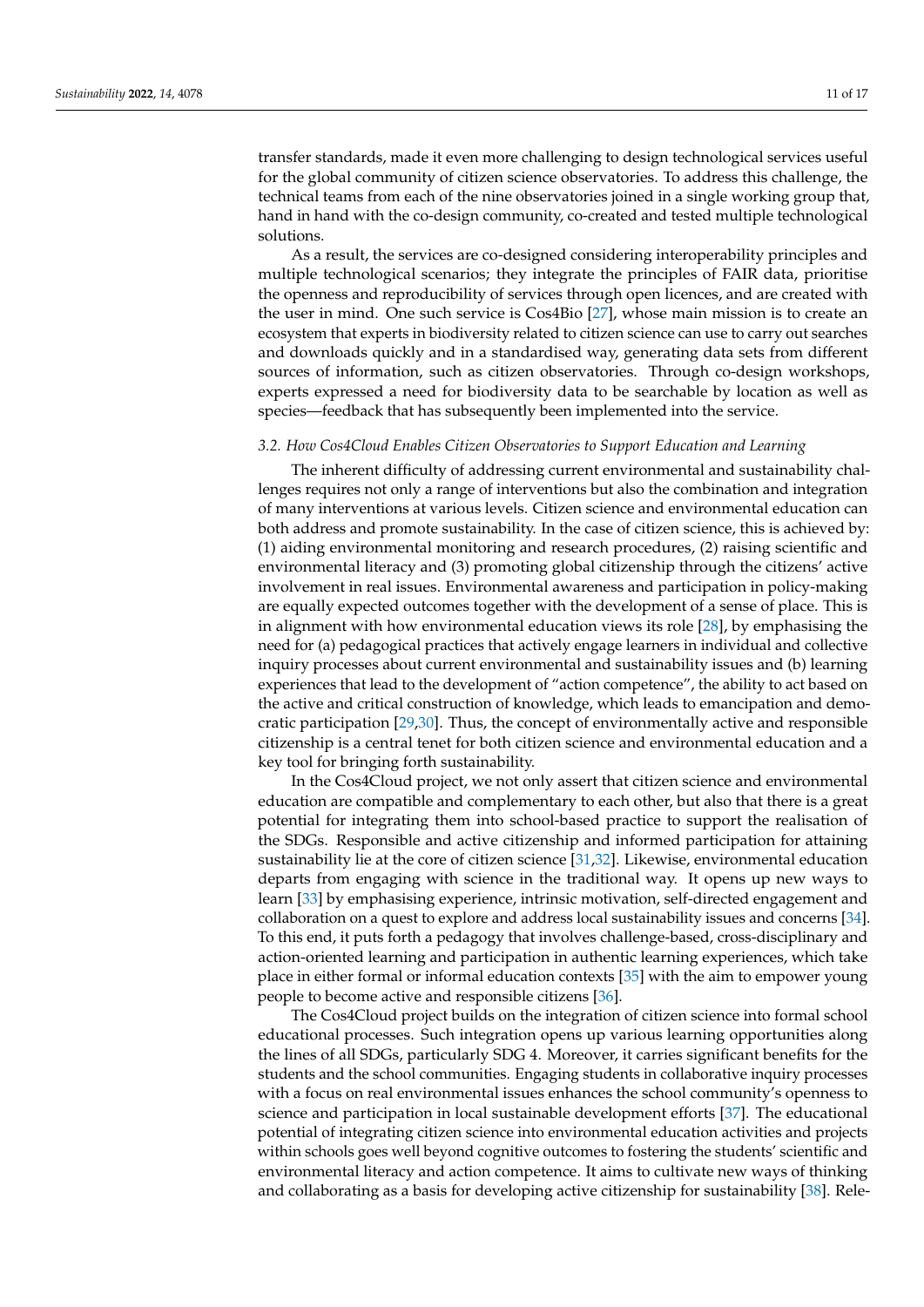vant research [\[39\]](#page-16-2) shows that engaging students in appropriately designed environmental citizen science projects within school contexts increases their participation in similar future initiatives. Likewise, environmental education provides a rich pedagogical context, which structures and enhances the learning experiences gained from citizen science activities far beyond contributing to data collection procedures alone.

Alongside the Cos4Cloud project's initiatives to develop technological services to support the networking of citizen observatories, there have been sustained efforts to activate networking within formal education to promote and expand citizen science practice for sustainability beyond the traditional adult audiences and engage youths, school students in particular, and as a mode to enrich the quality of education for sustainability. This strategy was designed to take place across three interconnected actions, through: (1) the creation of an educational network of teachers, educational stakeholders and schools supportive of integrating citizen science into school-based environmental education practices; (2) the provision of teacher training programmes and the design of supportive educational materials to assist teachers in their work; and (3) the implementation of school-based educational activities, and the evaluation of their learning potential and educational impact in contributing to achieving SDGs.

In this context, environmental educators were empowered to engage students in projects focusing on current environmental challenges through citizen observatories such as Pl@ntnet and Odour Collect. Similarly, students were able to use citizen science-based technology including the Pl@ntNet-API to not only monitor biodiversity but also support inquiry-based learning about the sustainability challenges associated with and affecting it. By facilitating access to species identification, participants quickly discover that not only are there a large number of species around them, but that they make multiple contributions to the natural and societal environment. Indeed, by training students to use Pl@ntNet, they become autonomous in exploring the biodiversity of environments outside of school activities, allowing them to better understand the challenges surrounding it. Cos4Cloud plans to develop these methods across other citizen science observatories, integrating citizen science technologies to strengthen education for sustainable development across Europe.

Thus, while individual citizen observatories can provide a context for citizens' education and learning on local sustainability issues and participation, directly contributing to SDG 4.7 (Education for sustainable development and global citizenship) and transversally benefitting multiple SDGs by educating citizens on global challenges and the SDGs themselves, by creating a network of citizen observatories and supporting them with interoperable technology through projects such as Cos4Cloud, students are better educated and engaged, improving the quality and quantity of data collected.

To explore the educational potential of the integration of citizen observatory technologies into school environmental education, Cos4Cloud coordinated the implementation and evaluation of five case studies within Greek schools, during the spring term of 2020–2021. Of these case studies, four were carried out in secondary schools and one in a primary school, and four were based on the use of Pl@ntNet, while one focused on Odour Collect.

To support the integration of citizen science into school environmental practice, Cos4Cloud facilitated the creation of educational scenarios by different groups of Greek educational designers, including teachers. Each scenario focused on a different theme and environmental issue, and offered a detailed description of a proposed way of implementing citizen science in schools, using the project's citizen observatory platforms. All scenarios were accompanied by creative and pedagogically informed activities and employed a range of integrated and interdisciplinary approaches to learning, encouraging students to engage in action learning and to use the outcomes of their learning to improve their school and local environments. For example, one scenario, "The magical world of plants—transforming the schoolyard and protecting life with Pl@ntnet", focused on the theme of biodiversity, the issue of climate change as a biodiversity problem, and the designing of a "green fence" to absorb noise and chemical pollution, improving their local environment.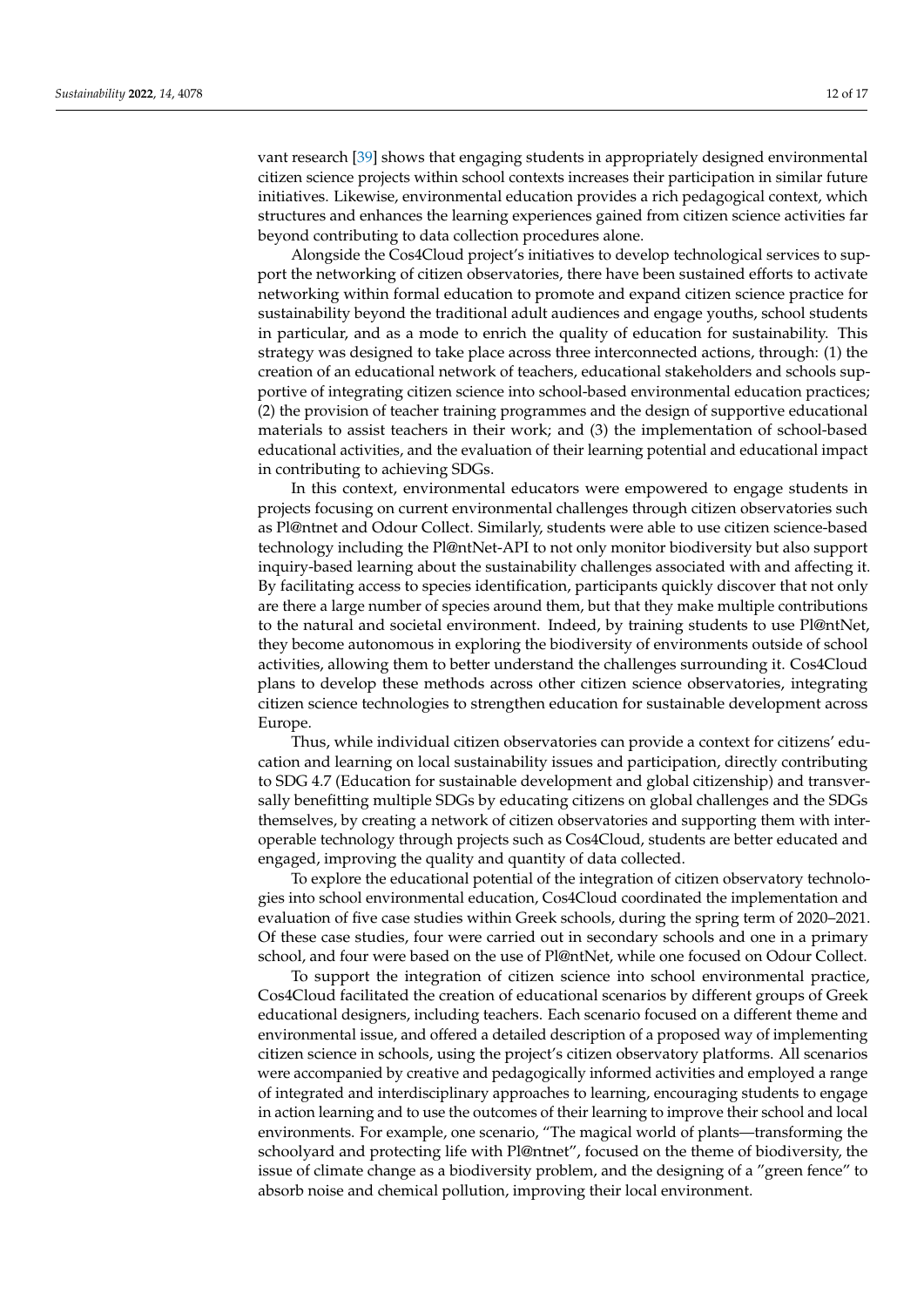The five case studies considered and evaluated a number of these educational scenarios. For each case study, teachers completed a case study report and evaluation form to describe how they carried out their educational activities and to share their personal estimations of what the students had learned from participating in them. The completed forms were subjected to qualitative content analysis. Although the analysis is still in progress, and will be published in full at a later stage, there are strong indications that the integration of Cos4Cloud's technologies into environmental education had a distinct impact. For instance, teachers described a range of learning outcomes from the students' engagement in the project's citizen observatory platforms and tools, including the development of new skills related to their scientific and digital literacies, or the awakening of students' senses and emotions; the nurturing of a sense of connectedness with the environments the students studied; as well as a new appreciation for nature and the recognition that citizen science opens up a way to participate and contribute to some broader, global and worthwhile efforts.

# **4. Discussion**

Citizen observatories can contribute to monitoring progress towards many SDGs. As we have detailed, the main contribution of Cos4Cloud to SDG monitoring is via the enhanced networking of citizen observatories through improved interoperability, co-design and education and learning for sustainable development. These enhancements should enable citizen observatories to have greater positive impacts at both the societal and political level.

#### *4.1. Citizen Observatory Networks for Society*

The strength of citizen observatories is the potential mobilisation of a large number of people to make progress towards a common goal. As networks, citizen observatories provide an enhanced experience: participants feel "part of something bigger" without losing their connection with local issues. One potential barrier to participation, which Cos4Cloud addresses through the co-design approach, is the identification of typical participation profiles, so that potential participants can easily see whether the proposed citizen observatory corresponds to their expectations in terms of objective, level of involvement and expertise in particular. This helps to limit the possible disappointment of participants who would not have the means (technical or in terms of availability) to participate, and maintains active engagement. Furthermore, sustained communication between active members, and during the training of new members, is facilitated if each actor knows the capacities and expectations of the other participants, via a functional network of participants and observatories.

Through the enhancement of citizen observatory networks with Cos4Cloud services, we aim to reduce the cost of data gathering, which is a significant barrier in SDG reporting [\[3\]](#page-14-2) and in citizen science efforts more generally. With the availability of free and widely accessible web or mobile technologies, citizen observatories encourage the involvement of new participants, who benefit from new tools to progress in their activities.

Indeed, Cos4Cloud can also support efforts to include low-income groups, especially those in the Global South. Thanks to the pooling of resources, whether it is data, methodological support, or capacity to maintain IT infrastructure or software, the costs of adapting citizen observatories to new geographical, thematic or linguistic contexts have been reduced. This favours their deployment in contexts where we would not have been able to set them up due to high initial costs. For example, we can cite the Kenyan Lewa Conservancy, which has set up a citizen observatory for monitoring its flora [\[40\]](#page-16-3), or the South African environmental education association iScanTree, based on Pl@ntNet services. Thanks to previous work to adapt Pl@ntNet services to the European and North African contexts, the cost of implementing these two new citizen observatories has been greatly reduced. The web and mobile interfaces for participation were already in place, a number of locally occurring species were already described and illustrated and training materials for new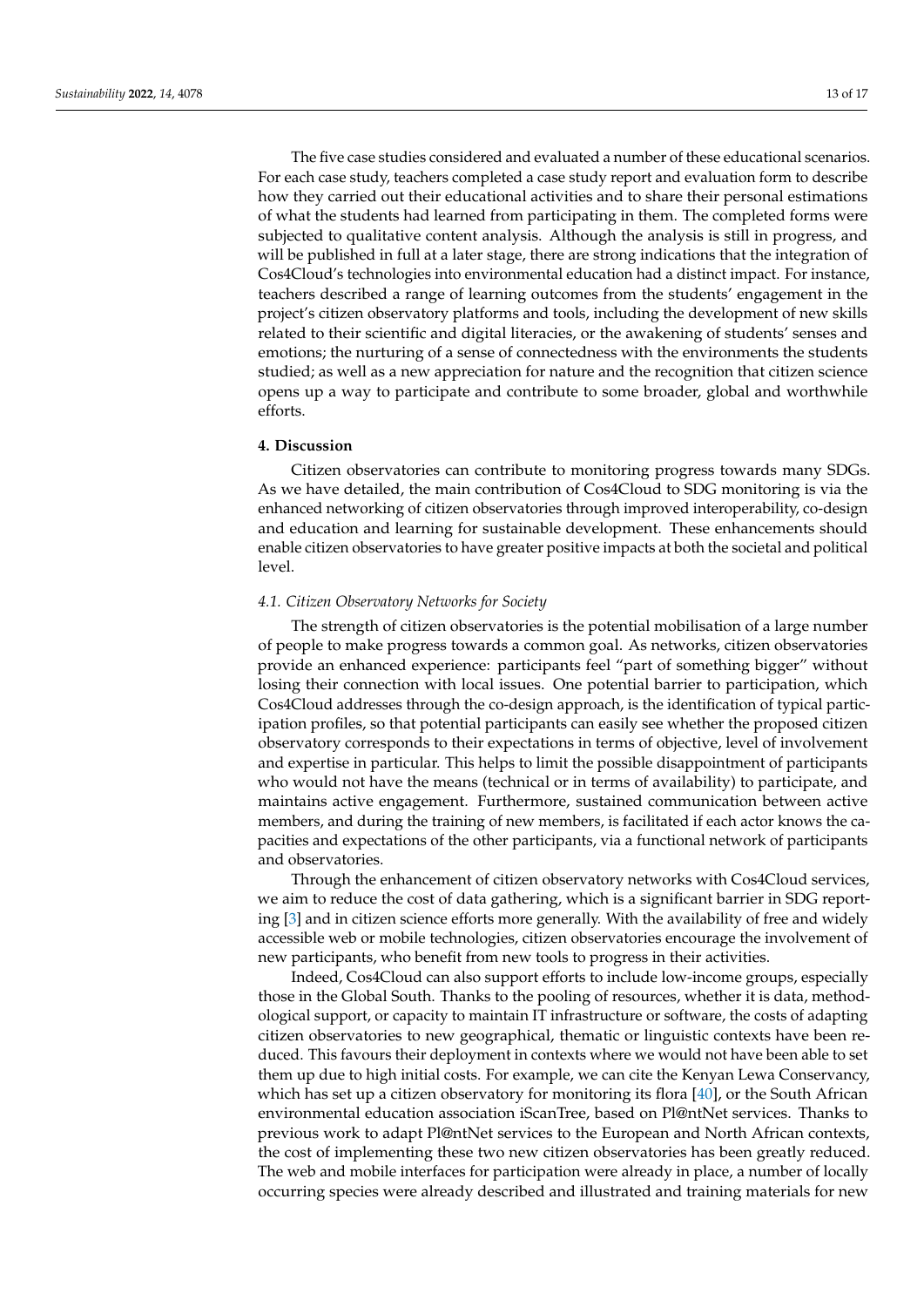members were already produced. Because all these services and documents are already available, the designers of these new citizen observatories have been able to focus only on the most specific parts of their contexts and objectives, thus reducing the time needed to implement them. The drastic reduction in implementation costs partially explains why actors usually far removed from scientific activities can become involved in setting up and running new citizen observatories. Eco-tourism structures, training centres and organisations in charge of managing territorial areas have thus appropriated the services offered within the framework of Cos4Cloud's citizen observatories, adapting them to their needs in South America, Sub-Saharan or Southern Africa, India or other regions of Southeast Asia.

Finally, the creation and support of networks between teachers and school communities with citizen observatories are among the activities reinforced by Cos4Cloud. The development of networking in formal education and informal learning is a key component of expanding citizen science and increasing its educational impacts; it is also a key condition for promoting sustainability and the SDGs. This is most readily sought through the creation of synergies with school environmental education for sustainability and can be significantly fostered through networking. Empowering citizens, youths in particular, to actively participate in documenting and reclaiming quality environmental conditions in their communities involves a great learning potential and stands as a key indicator of sustainability. The co-design of appropriate educational materials and the provision of in-service teacher training can significantly boost educational networking and all of the above have been defined as important objectives of the Cos4Cloud project.

## *4.2. Citizen Observatory Networks for Policy*

SDG 17, "Partnerships for the goals: Strengthen the means of implementation and revitalise the global partnership for sustainable development", provides a policy framework that supports public engagement in scientific research, inclusive of citizen science both as a research object of policy, and as an instrument of policy [\[41\]](#page-16-4). That said, inconsistency in data quality across citizen science projects and bias among scientists for certain data sources [\[42\]](#page-16-5) render citizen science data underused in environmental policy.

Cos4Cloud services aim to improve data quality and thus build trust in citizen science data, particularly through improved data interoperability. The aforementioned Cos4Bio, which integrates biodiversity observations from multiple citizen observatories in one place, and the similarly functioning Cos4Env, which integrates environmental observations, allow experts in the fields of citizen science, biodiversity and environmental science to view all observations in one place. While individual citizen observatories can validate these observations according to their own specific algorithms, experts using the service will be able to search observations from multiple citizen observatories including ArtPortalent, iSpot, Natusfera and PlantNet and utilise the data for their research. For example, researchers studying the distribution of a specific species at the national level could download all the observations of that species from the service, regardless of the citizen science observatory or country they come from, breaking down the barriers of validity and accessibility that prevent citizen science data from feeding into environmental policy.

# **5. Conclusions**

Citizen science is evolving from a field dominated by isolated, small-scale, environmental monitoring projects (i.e., local groups focusing on local issues) to one in which citizen-generated data are more integrated and interoperable and make a significant contribution to monitoring progress towards overcoming current great global challenges. Like scientific progress in general, citizen science also addresses human needs and concerns. In addition, there are established projects that already integrate data at a global scale, such as some of those found on the EU-citizen.science and SciStarter platforms, which enable participation from anywhere in the world. There is a growing focus, among citizen-science projects, on the most significant challenges of our time.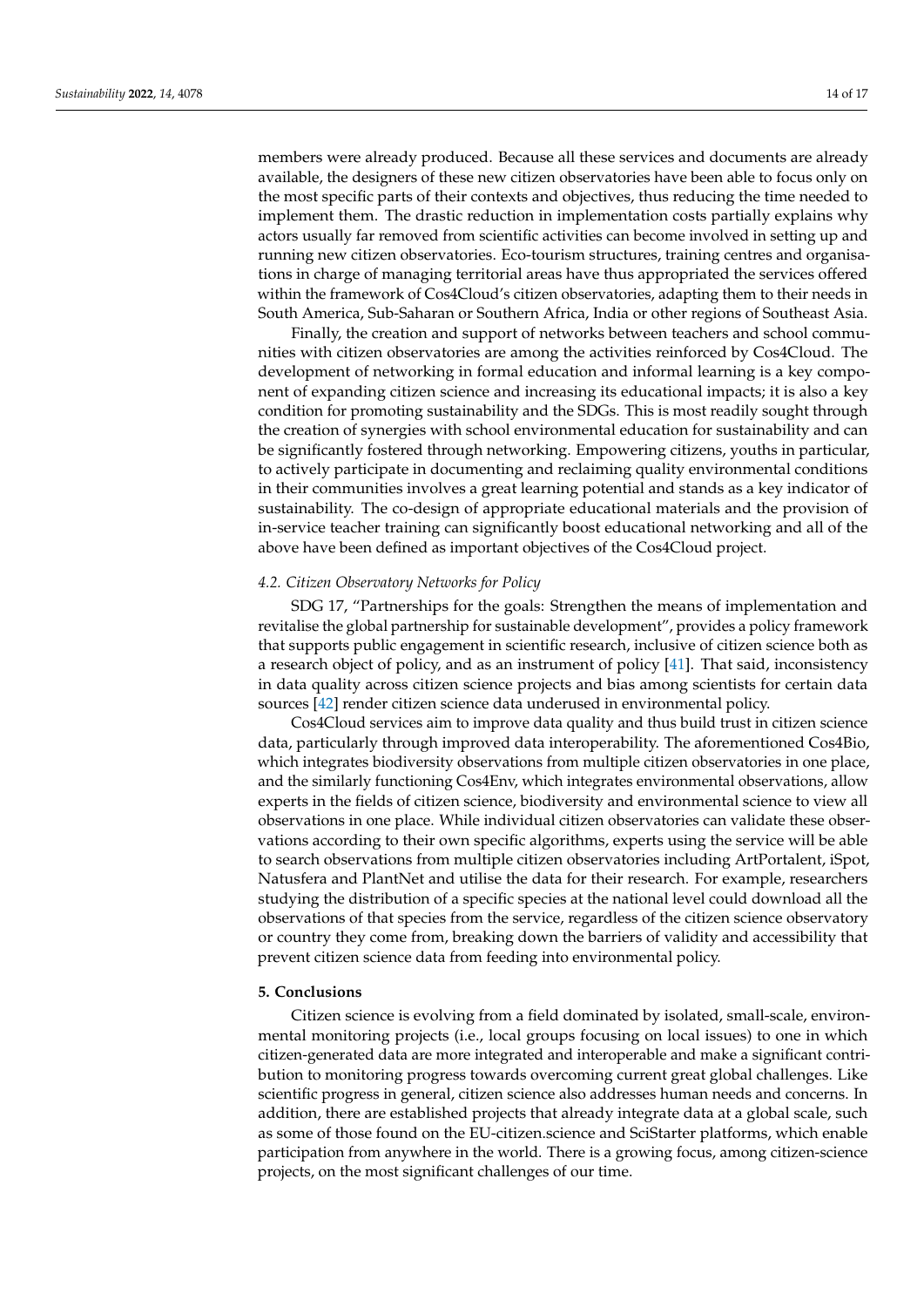The UN 17 SDGs encompass these global challenges but, with just eight years to go until 2030 (at the time of writing), there is an urgent need to step up efforts towards achieving them. Networks of citizen observatories, such as those supported and facilitated by Cos4Cloud, are essential to unlock the potential of citizen science. Such networks amplify the impact of citizen-generated data and help overcome some of the barriers to their use (e.g., lack of interoperability and accessibility, and undefined quality). As discussed in this article, these networks also create further opportunities in measuring progress towards the SDGs and in achieving them through data interoperability, through co-design of tools and activities and through education and learning.

This opening up of science, and of the processes through which the global challenges we face are tracked and measured, is, we argue, even more important than citizen science's potential to contribute data to measure this progress. It will not be possible to achieve the SDGs, or to address the environmental challenges we face, without far more, and more significant, actions from citizens. To put it another way: we do not just need citizens to assist in monitoring biodiversity loss; we need them to take drastic actions, at the population scale, to reverse this trend. Similarly, the environmental challenges will not be solved simply by citizens helping to measure how hot our world is getting; we need those same citizens, along with all the others, to take the steps needed to reverse current negative trends. By raising awareness of the challenges we face and the remedial measures that individuals can take, citizen science is a pathway to motivating society to act towards a more sustainable future.

**Author Contributions:** Conceptualisation, J.P.; methodology, J.P., A.J., P.B., K.S., S.L. and M.D.; software, J.P., A.J. and P.B.; validation, J.P., A.J. and P.B.; formal analysis, K.S., S.L. and M.D.; investigation, J.P., A.J., P.B., K.S., S.L. and M.D.; writing—original draft preparation, T.W., S.M.W., M.D. and L.C.; writing—review and editing, S.M.W., M.D., A.J., P.B., K.S., S.L., L.C. and J.P.; supervision, J.P.; project administration, K.S. and S.L.; funding acquisition, J.P. All authors have read and agreed to the published version of the manuscript.

**Funding:** The research described in this paper was funded by the European Commission via the Cos4Cloud and MICS projects, which have received funding from the European Union's Horizon 2020 research and innovation programme under grant agreements 863463 and 824711. ICM-CSIC authors acknowledge the institutional support of the "Severo Ochoa Centre of Excellence" accreditation (CEX2019-000928-S). The opinions expressed in this work are those of the authors and are not necessarily those of the Cos4Cloud or MICS partners or the European Commission.

**Institutional Review Board Statement:** Not applicable.

**Informed Consent Statement:** Informed consent was obtained from all subjects involved in the study.

**Data Availability Statement:** Not applicable.

**Conflicts of Interest:** The authors declare no conflict of interest. Funders had no role in the design of the study; in the collection, analysis, or interpretation of data; in the writing of the manuscript, or in the decision to publish the results.

# **References**

- <span id="page-14-0"></span>1. United Nations. Resolution A/RES/70/1. Transforming Our World: The 2030 Agenda for Sustainable Development. In *Seventieth United Nations General Assembly*; United Nations: New York, NY, USA, 2015. Available online: [www.un.org/ga/search/view\\_doc.](www.un.org/ga/search/view_doc.asp?symbol=A/RES/70/1&Lang=E) [asp?symbol=A/RES/70/1&Lang=E](www.un.org/ga/search/view_doc.asp?symbol=A/RES/70/1&Lang=E) (accessed on 27 February 2022).
- <span id="page-14-1"></span>2. Fraisl, D.; Campbell, J.; See, L.; Wehn, U.; Wardlaw, J.; Gold, M.; Moorthy, I.; Arias, R.; Piera, J.; Oliver, J.L.; et al. Mapping citizen science contributions to the UN sustainable development goals. *Sustain. Sci.* **2020**, *15*, 1735–1751. [\[CrossRef\]](http://doi.org/10.1007/s11625-020-00833-7)
- <span id="page-14-2"></span>3. Fritz, S.; See, L.; Carlson, T.; Haklay, M.M.; Oliver, J.L.; Fraisl, D.; Mondardini, R.; Brocklehurst, M.; Shanley, L.A.; Schade, S.; et al. Citizen science and the United Nations Sustainable Development Goals. *Nat. Sustain.* **2019**, *2*, 922–930. [\[CrossRef\]](http://doi.org/10.1038/s41893-019-0390-3)
- <span id="page-14-3"></span>4. Ceccaroni, L.; Bowser, A.; Brenton, P. Civic education and citizen science: Definitions, categories, knowledge representation. In *Analyzing the Role of Citizen Science in Modern Research*; Ceccaroni, L., Piera, J., Eds.; IGI Global: Hershey, PA, USA, 2017; pp. 1–23. ISBN 9781522509622.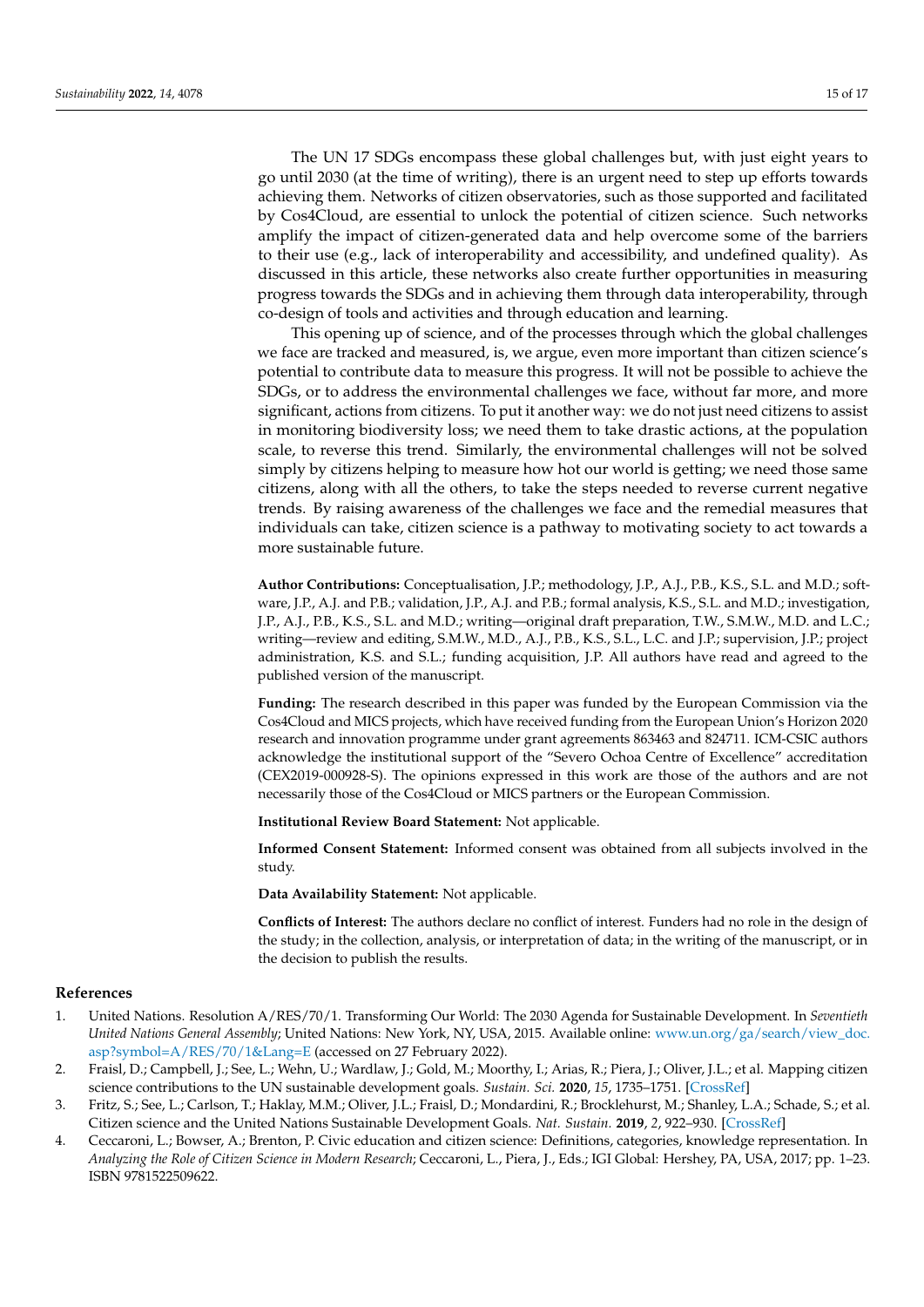- <span id="page-15-0"></span>5. Shulla, K.; Filho, W.L.; Sommer, J.H.; Salvia, A.L.; Borgemeister, C. Channels of collaboration for citizen science and the sustainable development goals. *J. Clean. Prod.* **2020**, *264*, 121735. [\[CrossRef\]](http://doi.org/10.1016/j.jclepro.2020.121735)
- <span id="page-15-1"></span>6. Moczek, N.; Voigt-Heucke, S.; Mortega, K.; Cartas, C.F.; Knobloch, J. A Self-Assessment of European Citizen Science Projects on Their Contribution to the UN Sustainable Development Goals (SDGs). *Sustainability* **2021**, *13*, 1774. [\[CrossRef\]](http://doi.org/10.3390/su13041774)
- <span id="page-15-2"></span>7. Schleicher, K.; Schmidt, C. Citizen Science in Germany as Research and Sustainability Education: Analysis of the Main Forms and Foci and Its Relation to the Sustainable Development Goals. *Sustainability* **2020**, *12*, 6044. [\[CrossRef\]](http://doi.org/10.3390/su12156044)
- <span id="page-15-3"></span>8. Sprinks, J.; Woods, S.; Parkinson, S.; Wehn, U.; Joyce, H.; Ceccaroni, L.; Gharesifard, M. Coordinator Perceptions When Assessing the Impact of Citizen Science towards Sustainable Development Goals. *Sustainability* **2021**, *13*, 2377. [\[CrossRef\]](http://doi.org/10.3390/su13042377)
- <span id="page-15-4"></span>9. FreshWater Watch. Available online: <https://freshwaterwatch.thewaterhub.org/> (accessed on 27 February 2022).
- <span id="page-15-5"></span>10. Hegarty, S.; Hayes, A.; Regan, F.; Bishop, I.; Clinton, R. Using citizen science to understand river water quality while filling data gaps to meet United Nations Sustainable Development Goal 6 objectives. *Sci. Total Environ.* **2021**, *783*, 146953. [\[CrossRef\]](http://doi.org/10.1016/j.scitotenv.2021.146953)
- <span id="page-15-6"></span>11. UNEP. *Measuring Progress: Environment and the SDGs*; United Nations Environment Programme: Nairobi, Kenya, 2021.
- <span id="page-15-7"></span>12. UNEP. *Global Environment Outlook—GEO-6: Healthy Planet, Healthy People;* United Nations Environment Programme: Nairobi, Kenya, 2019; ISBN 978-1-108-70766-4.
- <span id="page-15-8"></span>13. MICS. Available online: <https://mics.tools/> (accessed on 27 February 2022).
- <span id="page-15-9"></span>14. Cos4Cloud. Available online: <https://cos4cloud-eosc.eu/> (accessed on 27 February 2022).
- <span id="page-15-10"></span>15. WeObserve. *Citizen Observatories*; International Institute for Applied Systems Analysis (IIASA): Laxembourg, 2018. Available online: <www.weobserve.eu/about/citizen-observatories/> (accessed on 27 February 2022).
- <span id="page-15-11"></span>16. Ceccaroni, L.; Piera, J.; Wernand, M.R.; Zielinski, O.; Busch, J.A.; Van der Woerd, H.J.; Bardaji, R.; Friedrichs, A.; Novoa, S.; Thijsse, P.; et al. Citclops: A next-generation sensor system for the monitoring of natural waters and a citizens' observatory for the assessment of ecosystems' status. *PLoS ONE* **2020**, *15*, e0230084. [\[CrossRef\]](http://doi.org/10.1371/journal.pone.0230084)
- <span id="page-15-12"></span>17. ESOC Portal. Available online: <https://eosc-portal.eu/> (accessed on 27 February 2022).
- <span id="page-15-13"></span>18. Liu, H.-Y.; Kobernus, M.; Broday, D.; Bartonova, A. A conceptual approach to a citizens' observatory—Supporting communitybased environmental governance. *Environ. Health* **2014**, *13*, 107. [\[CrossRef\]](http://doi.org/10.1186/1476-069X-13-107)
- <span id="page-15-14"></span>19. Rathnayake, C.; Joshi, S.; Cerratto-Pargman, T. Mapping the current landscape of citizen-driven environmental monitoring: A systematic literature review. *Sustain. Sci. Pr. Policy* **2020**, *16*, 326–334. [\[CrossRef\]](http://doi.org/10.1080/15487733.2020.1829845)
- <span id="page-15-15"></span>20. Ajates, R. Reducing the Risk of Co-Optation in Alternative Food Networks: Multi-Stakeholder Cooperatives, Social Capital, and Third Spaces of Cooperation. *Sustainability* **2021**, *13*, 11219. [\[CrossRef\]](http://doi.org/10.3390/su132011219)
- <span id="page-15-16"></span>21. Joly, A.; Bonnet, P.; Goëau, H.; Barbe, J.; Selmi, S.; Champ, J.; Dufour-Kowalski, S.; Affouard, A.; Carré, J.; Molino, J.-F.; et al. A look inside the Pl@ntNet experience. *Multimed. Syst.* **2015**, *22*, 751–766. [\[CrossRef\]](http://doi.org/10.1007/s00530-015-0462-9)
- <span id="page-15-17"></span>22. Lorieul, T. Uncertainty in Predictions of Deep Learning Models for Fine-Grained Classification. Ph.D. Thesis, Université de Montpellier, Montpellier, France, 2020.
- <span id="page-15-18"></span>23. Affouard, A.; Lombardo, J.-C.; Goeau, H.; Bonnet, P.; Joly, A. Pl@ntNet App in the Era of Deep Learning. In Proceedings of the 5th International Conference on Learning Representations, ICLR 2017, Workshop Track Proceedings, Toulon, France, 24–26 April 2017. Available online: <OpenReview.net> (accessed on 27 February 2022).
- <span id="page-15-19"></span>24. Pl@ntNet. Available online: <https://my.plantnet.org/> (accessed on 27 February 2022).
- <span id="page-15-20"></span>25. Affouard, A.; Joly, A.; Lombardo, J.-C.; Champ, J.; Goeau, H.; Bonnet, P. *Pl@ntNet Observations*; Version 1.2. Pl@ntNet. Occurrence Dataset. 2020. Available online: <https://www.gbif.org/dataset/7a3679ef-5582-4aaa-81f0-8c2545cafc81> (accessed on 1 January 2021).
- <span id="page-15-21"></span>26. Sanders, E.B.-N.; Stappers, P.J. Co-creation and the new landscapes of design. *CoDesign* **2008**, *4*, 5–18. [\[CrossRef\]](http://doi.org/10.1080/15710880701875068)
- <span id="page-15-22"></span>27. Cos4Bio. Available online: <https://cos4bio.eu/> (accessed on 27 February 2022).
- <span id="page-15-23"></span>28. Short, P.C. Responsible Environmental Action: Its Role and Status in Environmental Education and Environmental Quality. *J. Environ. Educ.* **2009**, *41*, 7–21. [\[CrossRef\]](http://doi.org/10.1080/00958960903206781)
- <span id="page-15-24"></span>29. Jensen, B.B.; Schnack, K. The action competence approach in environmental education. *Environ. Educ. Res.* **2006**, *12*, 471–486. [\[CrossRef\]](http://doi.org/10.1080/13504620600943053)
- <span id="page-15-25"></span>30. Breiting, S.; Sorensen, F. Action competence and environmental education. *Camb. J. Educ.* **1999**, *29*, 349–353. [\[CrossRef\]](http://doi.org/10.1080/0305764990290305)
- <span id="page-15-26"></span>31. Citizen Science: Innovation in Open Science, Society and Policy. Available online: [https://discovery.ucl.ac.uk/id/eprint/100584](https://discovery.ucl.ac.uk/id/eprint/10058422/1/Citizen-Science.pdf) [22/1/Citizen-Science.pdf](https://discovery.ucl.ac.uk/id/eprint/10058422/1/Citizen-Science.pdf) (accessed on 27 February 2022).
- <span id="page-15-27"></span>32. Tauginienė, L.; Butkevičienė, E.; Vohland, K.; Heinisch, B.; Daskolia, M.; Suškevičs, M.; Portela, M.; Balázs, B.; Prūse, B. Citizen science in the social sciences and humanities: The power of interdisciplinarity. *Palgrave Commun.* **2020**, *6*, 89. [\[CrossRef\]](http://doi.org/10.1057/s41599-020-0471-y)
- <span id="page-15-28"></span>33. Mominó, J.M.; Piera, J.; Jurado, E. Citizen Observatories as Advanced Learning Environments. In *Analyzing the Role of Citizen Science in Modern Research*; IGI Global: Hershey, PA, USA, 2017; pp. 192–212.
- <span id="page-15-29"></span>34. UNESCO. Education for Sustainable Development: A Roadmap. 2020. Available online: [https://unesdoc.unesco.org/ark:](https://unesdoc.unesco.org/ark:/48223/pf0000374802) [/48223/pf0000374802](https://unesdoc.unesco.org/ark:/48223/pf0000374802) (accessed on 27 February 2022).
- <span id="page-15-30"></span>35. UNESCO. Framework for the Implementation of Education for Sustainable Development for the Period of 2020–2030. 2009. Available online: <https://unesdoc.unesco.org/ark:/48223/pf0000370215> (accessed on 27 February 2022).
- <span id="page-15-31"></span>36. UNESCO. Education for Sustainable Development Goals: Learning Objectives. *Paris: UNESCO*. 2017. Available online: [https:](https://unesdoc.unesco.org/ark:/48223/pf0000247444?posInSet=2&q) [//unesdoc.unesco.org/ark:/48223/pf0000247444?posInSet=2&q](https://unesdoc.unesco.org/ark:/48223/pf0000247444?posInSet=2&q) (accessed on 27 February 2022).